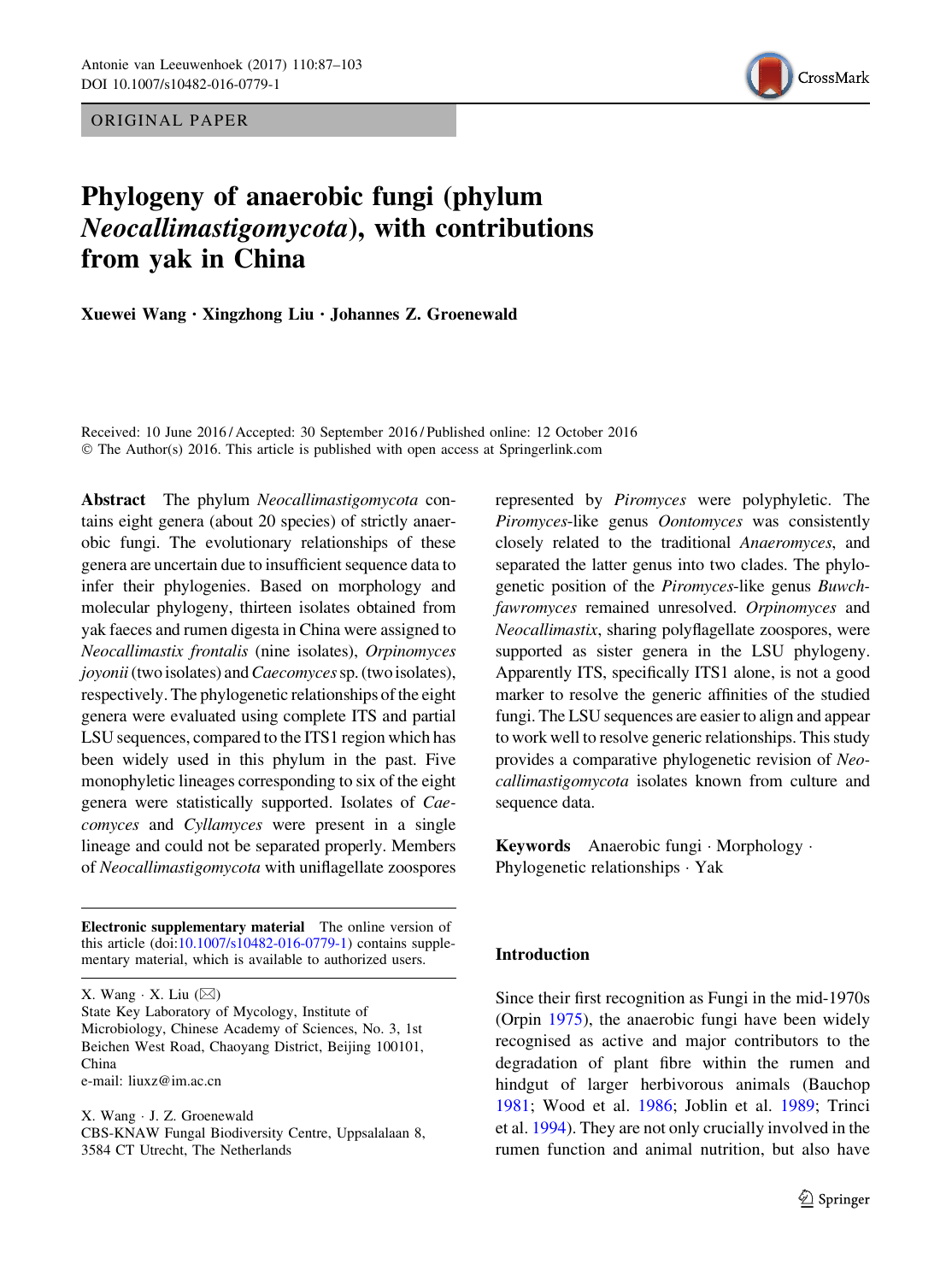great potential for improving the conversion of lignocellulose into bioenergy products (Dashtban et al. [2009;](#page-14-0) Youssef et al. [2013](#page-16-0); Haitjema et al. [2014;](#page-14-0) Solomon et al. [2016](#page-15-0)). These organisms were initially described only as a group of chytridiomycetous fungi (Orpin [1975\)](#page-15-0) due to the attributes of their life cycle (with a vegetative structure from which zoospores are produced) and biochemistry (chitincontaining cell walls). Later, based on the type species Neocallimastix frontalis, Heath et al. ([1983\)](#page-14-0) formally classified them into a new family Neocallimastigaceae in the chytridiomycetous order Spizellomycetales mainly due to the similarities of zoospore ultrastructure to some members of this order. Their taxonomic position in Spizellomycetales was then contended by molecular data (Li and Heath [1992\)](#page-15-0), and the order Neocallimastigales was proposed for the family based on the comparison of multiple morphological, ultrastructural, and developmental characters among the Chytridiomycota (Li et al. [1993](#page-15-0)). Further phylogenetic analyses with nrDNA  $(18S + 5.8S + 28S)$  from an extensive range of chytridiomycetous fungi revealed Neocallimastigales to be a monophyletic group within the polyphyletic Chytridiomycota (James et al. [2006](#page-14-0)). Combined with morphological, ecological and ultrastructural data, the phylum Neocallimastigomycota was subsequently erected (Hibbett et al. [2007\)](#page-14-0).

On the basis of the thallus morphology and the number of flagella per zoospore, six genera were described (Ho and Barr [1995](#page-14-0); Ozkose et al. [2001](#page-15-0); Gruninger et al. [2014](#page-14-0)). There are four genera possessing rhizoidal thalli composed of a branched rhizoidal system and sporangia: Anaeromyces has polycentric thalli (exhibiting multiple centers of reproduction with more than one sporangia in common) and uni-flagellate zoospores; Neocallimastix possesses monocentric thalli (with one reproductive body or sporangium) and multi-flagellate zoospores; Orpinomyces has polycentric thalli and multi-flagellate zoospores; Piromyces possesses monocentric thalli and uni-flagellate zoospores. Two other genera, Caecomyces and Cyllamyces, produce thalli composed of bulbous vegetative cell (or holdfast) and sporangia. Caecomyces normally possesses only one, or a limited number of, zoosporangia formed directly on the surface of the bulbous holdfast or on the end of a simple sporangiophore (Wubah et al. [1991a](#page-16-0); Ho and Barr [1995](#page-14-0); Fig. [1](#page-5-0) in Gruninger et al. [2014](#page-14-0)); while multiple zoosporangia are produced on branched

sporangiophores with nuclei for Cyllamyces (Ozkose et al. [2001\)](#page-15-0). In addition, uni-flagellate zoospores are defined by predominantly one flagellum per spore, with up to 10 % of zoospores having 2–4 flagella; while multi-flagellate zoospores are characterised by more than four flagella per spore.

From the 1970s to 1990s, nearly 20 species of anaerobic fungi were defined primarily by zoospore ultrastructure (Heath et al. [1983;](#page-14-0) Orpin and Munn [1986;](#page-15-0) Munn et al. [1988;](#page-15-0) Webb and Theodorou [1991](#page-15-0)), including four species in the genus Neocallimastix, three species in the genus Orpinomyces and two species in the genus *Caecomyces*. However these ultrastructural criteria have been questioned, not only due to the complicated techniques used for ultrastructural study, but also to the fact that these features tend to vary with culture conditions, age, as well as technique used for sample preparation (Ho and Barr [1995;](#page-14-0) Brookman et al. [2000](#page-14-0)).

Several studies attempted to delimit the species morphology under the light microscope. Wubah et al. [\(1991b](#page-16-0)) compared two cultures of N. frontalis from New Zealand with a culture of Neocallimastix patriciarum from the UK. They then concluded that these cultures belonged to the same species. In 1995, a monographic study by Ho and Barr critically examined the thallus morphology of all available species using a light microscope. A broad range of morphological variation of a single species was frequently observed. It was also found that media, stage of growth, etc. could easily influence thallus shape and size. For example, when the medium is rich in glucose or contains filter paper, the sporangia often became abnormally large and abort. Fourteen species were redescribed by Ho and Barr [\(1995](#page-14-0)). In the genus Neocallimastix, the type species N. frontalis was observed to produce endogenous or exogenous sporangia quite variable in shape (spherical, ellipsoidal, broad ellipsoidal, ovoid, broadly ovoid or pyriform, occasionally angular, tubular or irregular) and in size  $(8.5-170 \mu m)$  diam, or 10 to over 100  $\mu$ m long), zoospores were also variable in shape (ovoid to globose) and size  $(7-22 \mu m \text{ diam.})$ . Based on their morphological investigation, they treated both N. patriciarum and N. variabilis as synonyms of N. frontalis because both of them fell within the morphological limits of N. frontalis. The status of the third species, Neocallimastix hurleyensis, as a separate species was also questioned. N. hurleyensis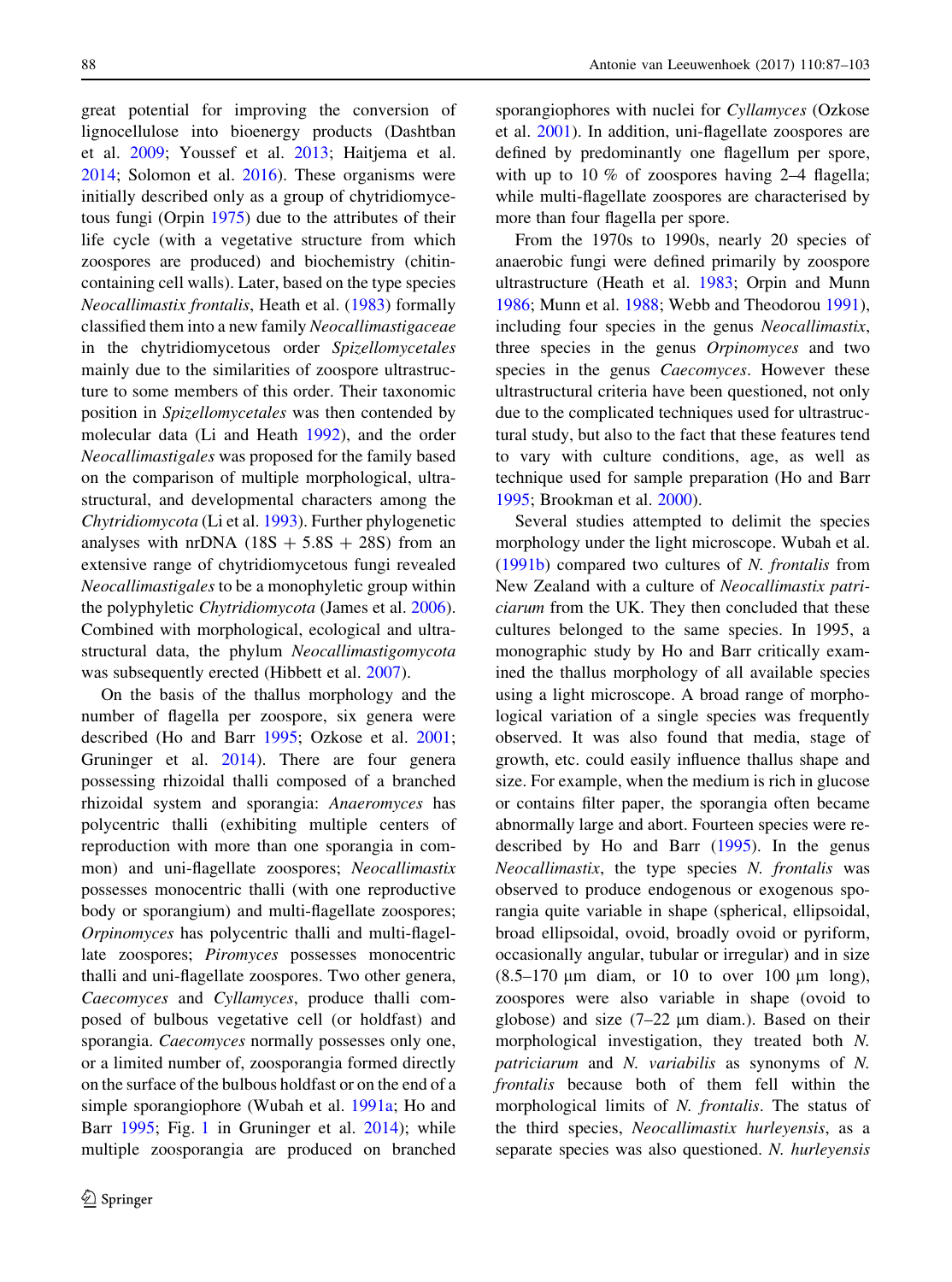was originally reported to have minor ultrastructural differences from N. frontalis (Webb and Theodorou [1988\)](#page-15-0), and then was considered to be different in having zoospores discharging through a clearly defined apical pore in the sporangium from those of N. frontalis which released through an apical pore accompanied by dissolution and rupture of the sporangium wall (Webb and Theodorou [1991\)](#page-15-0). But Wubah et al. ([1991b\)](#page-16-0) did not accept zoospore discharge as an unequivocal difference between N. hurleyensis and N. frontalis. In the genus Orpinomyces, O. joyonii and O. intercalaris were recognised, and O. bovis was reduced to a synonym of O. joyonii. Orpinomyces joyonii (originally described by Li et al. [1991\)](#page-15-0) was distinguished by the terminal formation of sporangia on the simple or branched sporangiophores, while *O. intercalaris* (described by Ho et al. [1994](#page-14-0)) was characterised by sporangia developing intercalarily from expansion of hyphae or as a lateral outgrowth of a hypha, rarely terminal. In the genus Caecomyces, C. equi was described, on the basis of a cultured material embedded in plastic, as monocentric thallum producing a sporangium on a single bulbous vegetative cell with attached fibrillar or coralloid rhizoids; and C. communis was described as one, two or more sporangia on single or multiple bulbous vegetative cells (Ho and Barr [1995\)](#page-14-0). The authors found that, in culture, the single sporangium form of C. communis predominated in the first day of culture, and that thalli with several bulbous vegetative cells and two or more sporangia occurred frequently in older cultures. Consequently, the status of C. equi as a distinct species was questioned (Ho and Barr [1995\)](#page-14-0). Since no culture of C. equi was available for further study, it is difficult to determine whether the two species are synonymous or not. Additionally, six Piromyces species and two Anaeromyces species were recognised by Ho and Barr [\(1995](#page-14-0)). Apparently, the delimitation of some species remained contentious, which gave rise to the publication of a large number of hitherto-unnamed isolates (Brookman et al. [2000;](#page-14-0) Fliegerová et al. [2004](#page-14-0); Sirohi et al. [2013a;](#page-15-0) Youssef et al. [2013](#page-16-0)).

Li and Heath [\(1992\)](#page-15-0) made the first attempt to reveal the relationships among the anaerobic fungi using DNA sequence data. Based on the less conserved ITS1 (first internal transcribed spacer region of the nrDNA cistron) sequence data from single Anaeromyces, Neocallimastix, Orpinomyces and Piromycesisolates, the authors showed Anaeromyces to be more distant from the other three genera and the relationships of the other genera remained unresolved. Brookman et al. [\(2000](#page-14-0)) expanded the ITS1 sequence analysis to include a larger number of isolates and successfully differentiated Neocallimastix from Piromyces. Their results also revealed the genus Piromyces as being divergent. Later, the nrDNA sequences from the type material of the Cyllamyces type species (Cyllamyces aberensis) were made publicly available (James et al. [2006](#page-14-0)), and the D1/D2 domain of the 28S nrDNA gene (LSU) was used to differentiate the species of *Orpinomyces* (Dagar et al. [2011](#page-14-0)). Using molecular data, two more genera, Oontomyces (Dagar et al. [2015\)](#page-14-0) and Buwchfawromyces (Callaghan et al. [2015](#page-14-0)) were proposed recently. Both genera morphologically fit with the genus Piromyces, but genetically appeared much closer to the genus Anaeromyces. However, the evolutionary relationships of different genera remain open for discussion, and the phylogenetic affiliations of species were challenged more frequently not only because the highly variable nature of the ITS region in this phylum makes it difficult to get a reliable phylogenetic tree, but also because most described species of anaerobic fungi lack sequence data from their type specimens (Griffith et al. [2010](#page-14-0); Gruninger et al. [2014](#page-14-0)). On the other hand, ITS1 sequences have been widely employed in the studies of both diversity and ecology of the anaerobic fungi in the environment (Griffith et al. [2009](#page-14-0); Nicholson et al. [2010](#page-15-0); Fliegerová et al. [2010](#page-14-0); Liggenstoffer et al. [2010;](#page-15-0) Kittelmann et al. [2012](#page-14-0); Sirohi et al. [2013b](#page-15-0); Koetschan et al. [2014](#page-14-0)). These cultivation-independent investigations have indicated the existence of many putative novel lineages (candidate genera) in this phylum (Nicholson et al. [2010;](#page-15-0) Liggenstoffer et al. [2010](#page-15-0); Gruninger et al. [2014](#page-14-0)). At the same time, the generic identification of a large number of released ITS1 sequences from anaerobic fungal isolates or clones is doubtful (Nicholson et al. [2010;](#page-15-0) Fliegerová et al. [2010](#page-14-0), Kittelmann et al. [2012\)](#page-14-0). Koetschan et al. [\(2014](#page-14-0)) proposed the use of the common core secondary structure of the ITS1 region to reconstruct a more reliable phylogenetic tree of Neocallimastigomycota. Over 1100 of complete neocallimastigomycete ITS1 sequences were used, most of which were unclassified and obtained from uncultured samples. The integration of the additional structural information into the phylogenetic analyses allowed the authors to recognise the six known genera, as well as nine other defined monophyletic groups from uncultured sequences waiting for morphological characterisation. In their analysis, ten sequences failed to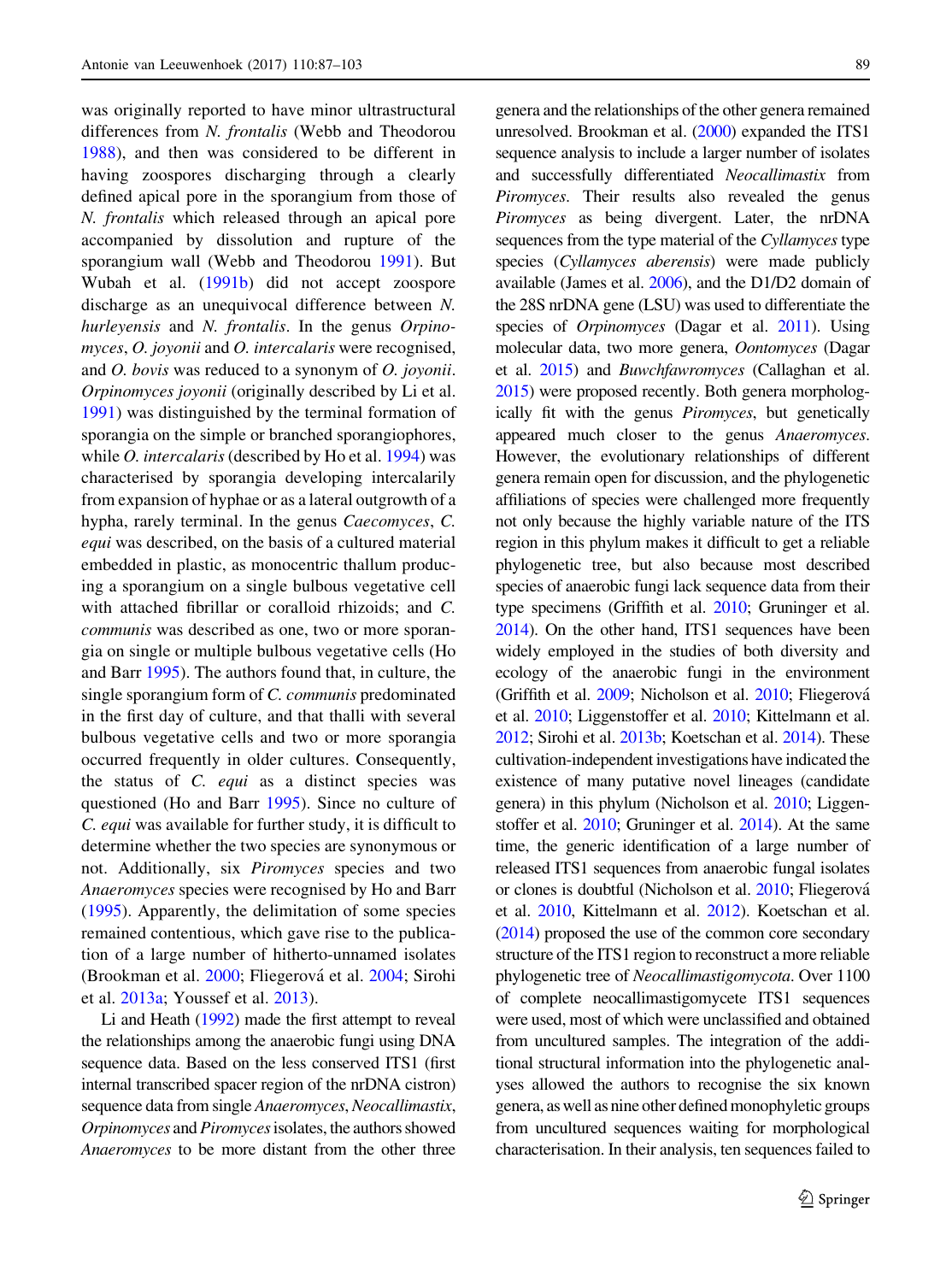cluster into any of the defined groups (Fig. 4 in Koetschan et al. [2014](#page-14-0)); of these, two sequences (GenBank accessions AF170205 and AF170206) were from two isolates morphologically identified as members of Piromyces (Brookman et al. [2000](#page-14-0)), further confirming the polyphyletic nature of the morphologically defined Piromyces. Although there has been much progress in both the morphological and phylogenetic study of anaerobic fungi, it is clear that a stable taxonomic backbone complying with the Botanical Code of Nomenclature is urgently required for a better understanding the evolution, ecology and functions of the organisms in the Neocal-limastigomycota (Ho and Barr [1995;](#page-14-0) Griffith et al. [2010](#page-14-0); Gruninger et al. [2014\)](#page-14-0).

Yak (Bos grunniens), as one kind of large ruminants existing on the Qinghai-Tibetan Plateau at elevations of 3000–5500 m, possesses unusual physiological adaptations to the extreme conditions such as low temperature (as low as  $-40$  °C) and full-grazing style with grasses, sedges, and fobs as their sole nutritional source (Wiener et al. [2003](#page-16-0); Zhong et al. [2006;](#page-16-0) Leslie and Schaller [2009\)](#page-15-0). The prokaryotic populations in yak rumen have been reported to be distinct, with more than half of the species belonging to hitherto uncultured groups of prokaryotes (An et al. [2005\)](#page-13-0). Neocallimastix, Orpinomyces and Piromyces were reported from yak in recent years (Feng [2005;](#page-14-0) Wei et al. [2016](#page-15-0)). However, our understanding of the fungal population diversity inside the yak digestive track is still limited.

In this study, as part of our survey on anaerobic fungi in yak rumen, we isolated fungi from both yak faeces and rumen digesta in Qinghai province, where yaks accounting for nearly half of the total Chinese yak population can be found. The aim of the present study was to examine the diversity of the obtained anaerobic fungal isolates in a phylogenetic context by assessing the phylogenetic relationships among the anaerobic fungi at the genus level based on additional sequences from the GenBank nucleotide database.

## Materials and methods

## Isolation and cultivation

The isolates were obtained from naturally grazing, rumen-fistulated or slaughtered yaks. Two rumen samples were taken directly from an animal carcas at local yak slaughterhouses in Qinghai province, China: one in Jiegu county of Yushu, and the other in Xining city. Five other rumen samples were taken at different time points from the two nonlactating rumen-fistulated yaks housed at the Academy of Animal Science and Veterinary Medicine affiliated to Qinghai University in Xining, China. All the rumen samples were promptly put into anaerobic Hungate tubes containing 10 ml modified Orpin's medium C (Theodorou et al. [2005\)](#page-15-0), and then used directly for purification in order to get the maximum coverage of the fungal diversity in the rumen using the rolling tube method described below. All animal procedures were approved by the Committee on the Ethics of Animal Experiments of the Institute of Microbiology, Chinese Academy of Sciences, China (permit number: PZIMCAS2008001) and every effort was devoted to minimising suffering of the rumen-fistulated yaks. For the naturally grazing yaks, fresh faeces were collected from the pastures in Qinghai province. The faecal samples were air-dried for transportation and were used for isolation within 1 week after collection. Isolation and four cycles of purification by the rolling tube method were performed as described by Theodorou et al. [\(2005](#page-15-0)). All the isolates were maintained in modified Orpin's medium C with 8 g milled wheat straw  $1^{-1}$  as carbon source. Detailed information about all novel isolates are listed in Table [1.](#page-4-0) The morphological features of thalli and zoospores were examined by phase contrast observation using a Zeiss Axioskop 2 microscope or by DIC observation using a Nikon ECLIPSE 80i microscope.

### DNA extraction and PCR amplification

Total genomic DNA was extracted from cultures using the E.Z.N.A.TM High Performance (HP) Fungal DNA Kit (Omega Bio-tek, USA) following the manufacturer's instructions. The complete ITS1/5.8S nrRNA gene/ITS2 regions (ITS) and the D1/D2 domains of 28S nrDNA (LSU) were amplified in a Hybaid Px2 Thermal Cycler (Thermo Scientific, USA) using the primer combination ITS5 (White et al. [1990\)](#page-15-0) and NL4 (O'Donnell  $1993$ ). The PCR reaction (50  $\mu$ l total volume) contained  $0.25 \mu M$  of each primer,  $0.5 \mu M$ dNTP, 0.8 U of Taq DNA polymerase in  $1 \times$  reaction buffer containing  $2 \text{ mM } MgCl<sub>2</sub>$  (Transgen, China), and with  $2 \mu L$  of template gDNA. The PCR program consisted of an initial denaturation of 5 min at 95  $^{\circ}$ C followed by 30 cycles of denaturation at 94  $\degree$ C for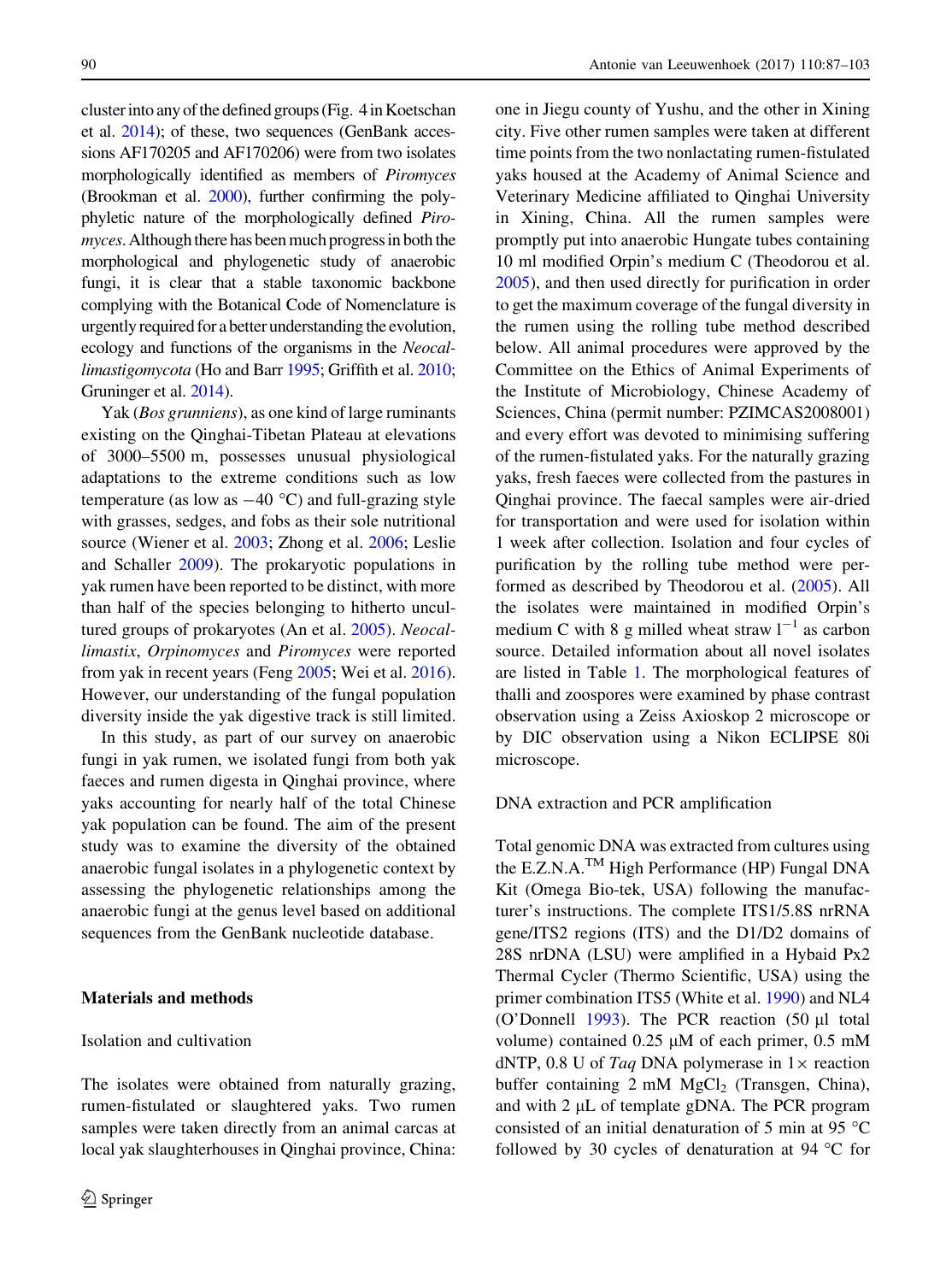<span id="page-4-0"></span>Table 1 Collection details and GenBank accession numbers of the isolates obtained in this study

| Taxon                    | Strain           | Source                                                           | GenBank accession<br>numbers |          |
|--------------------------|------------------|------------------------------------------------------------------|------------------------------|----------|
|                          |                  |                                                                  | <b>ITS1/ITS</b>              | LSU      |
| Caecomyces sp.           | <b>CYF</b>       | Yak faeces, Guoluo, Qinghai Province, China                      | JO782554                     | JQ782554 |
| Caecomyces sp.           | <b>CYR</b>       | Rumen of rumen-fistulated Yak A, Xining, Qinghai Province, China | JO782555                     | JQ782555 |
| Neocallimastix frontalis | NYF1             | Yak faeces, Guoluo, Qinghai Province, China                      | JQ782542                     | JQ782542 |
| Neocallimastix frontalis | NYF2             | Yak faeces, Yushu, Qinghai Province, China                       | JO782543                     | JQ782543 |
| Neocallimastix frontalis | NYF3             | Yak faeces, Guoluo, Qinghai Province, China                      | JQ782544                     | JQ782544 |
| Neocallimastix frontalis | NYF4             | Yak faeces, Hainan, Qinghai Province, China                      | JQ782545                     | JQ782545 |
| Neocallimastix frontalis | NYR1             | Rumen of rumen-fistulated Yak A, Xining, Qinghai Province, China | JQ782546                     | JQ782546 |
| Neocallimastix frontalis | NYR2             | Rumen of rumen-fistulated Yak A, Xining, Qinghai Province, China | JQ782547                     | JQ782547 |
| Neocallimastix frontalis | NYR3             | Rumen of rumen-fistulated Yak B, Xining, Qinghai Province, China | JQ782548                     | JQ782548 |
| Neocallimastix frontalis | NYR4             | Rumen of rumen-fistulated Yak B, Xining, Qinghai Province, China | JO782549                     | JO782549 |
| Neocallimastix frontalis | NYR5             | Yak rumen, Xining, Qinghai Province, China                       | JQ782550                     | JQ782550 |
| Orpinomyces joyonii      | <b>OYF</b>       | Yak faeces, Hainan, Qinghai Province, China                      | JQ782551                     | JQ782551 |
| Orpinomyces joyonii      | OYR <sub>2</sub> | Yak rumen, Yushu, Qinghai Province, China                        | JQ782553                     | JQ782553 |

1 min, annealing at 55  $\degree$ C for 1 min and elongation at 72 °C for 2 min and a final extension of 72 °C for 10 min. After purification using a QIAquick PCR Purification Kit (Qiagen, USA), the PCR products of all strains were cloned into the pGEM®-T Vector System I (Promega, USA). The ligated products were transformed into competent  $E$ . coli DH5 $\alpha$  cells. One of the recombinant colonies of each isolate was randomly selected and sent to SinoGenoMax Co., Ltd. [\(http://](http://www.sinogenomax.com) [www.sinogenomax.com\)](http://www.sinogenomax.com) for sequencing using a standard M13 primer set in an Applied Biosystems 3730xl DNA Analyzer (Thermo Fisher Scientific, USA).

#### Sequence alignment and phylogenetic analyses

The novel sequences obtained for all the isolates were deposited in GenBank under the accession numbers shown in Table 1. The final data sets incorporated all representative sequences publicly available from pure cultures, covering each of the eight known genera (Tables 1, S1). In addition, our sequences were also checked against the expanded dataset of Koetschan et al. ([2014\)](#page-14-0) to confirm that none of our sequences fits with any of the uncultured lineages of their phylogeny. As different numbers of reference sequences are available for the ITS1 fragment, the complete ITS region and the partial LSU respectively, the phylogenetic analyses were performed separately using three data sets. Two Monoblepharella strains, as representatives of Monoblepharidales, were used as outgroup based on its relatively close relationship to anaerobic fungi of Neocallimastigales (James et al. [2006\)](#page-14-0). The sequence datasets were initially aligned using MAFFT v. 7 (Katoh and Standley [2013](#page-14-0)), and were manually optimised using MEGA v. 6 (Tamura et al. [2013](#page-15-0)). For the ITS data sets, the alignment was obtained with the Q-INS-i method of iterative refinement as implemented in MAFFT to consider their secondary structure due to the highly variable nature of these sequences.

Phylogenetic analyses of individual locus datasets were based on Bayesian inference (BI), Maximum Likelihood (ML) and Maximum Parsimony (MP) analyses. For BI, the best evolutionary model for each partition was determined using MrModeltest2 (Nylander [2004](#page-15-0)) and incorporated into the analyses. A Markov Chain Monte Carlo (MCMC) algorithm was used to generate phylogenetic trees using MrBayes v. 3.2.1 (Ronquist and Huelsenbeck [2003](#page-15-0); Ronquist et al. [2012](#page-15-0)) under the optimal criteria for each locus. The MCMC analysis lasted until the average standard deviation of split frequencies came below 0.01 with trees saved every 1000 generations. The first 25 % of saved trees were discarded as the 'burn-in' phase and posterior probabilities (PP) were determined from the remaining trees. The MP analysis was performed using PAUP v. 4.0b10 (Phylogenetic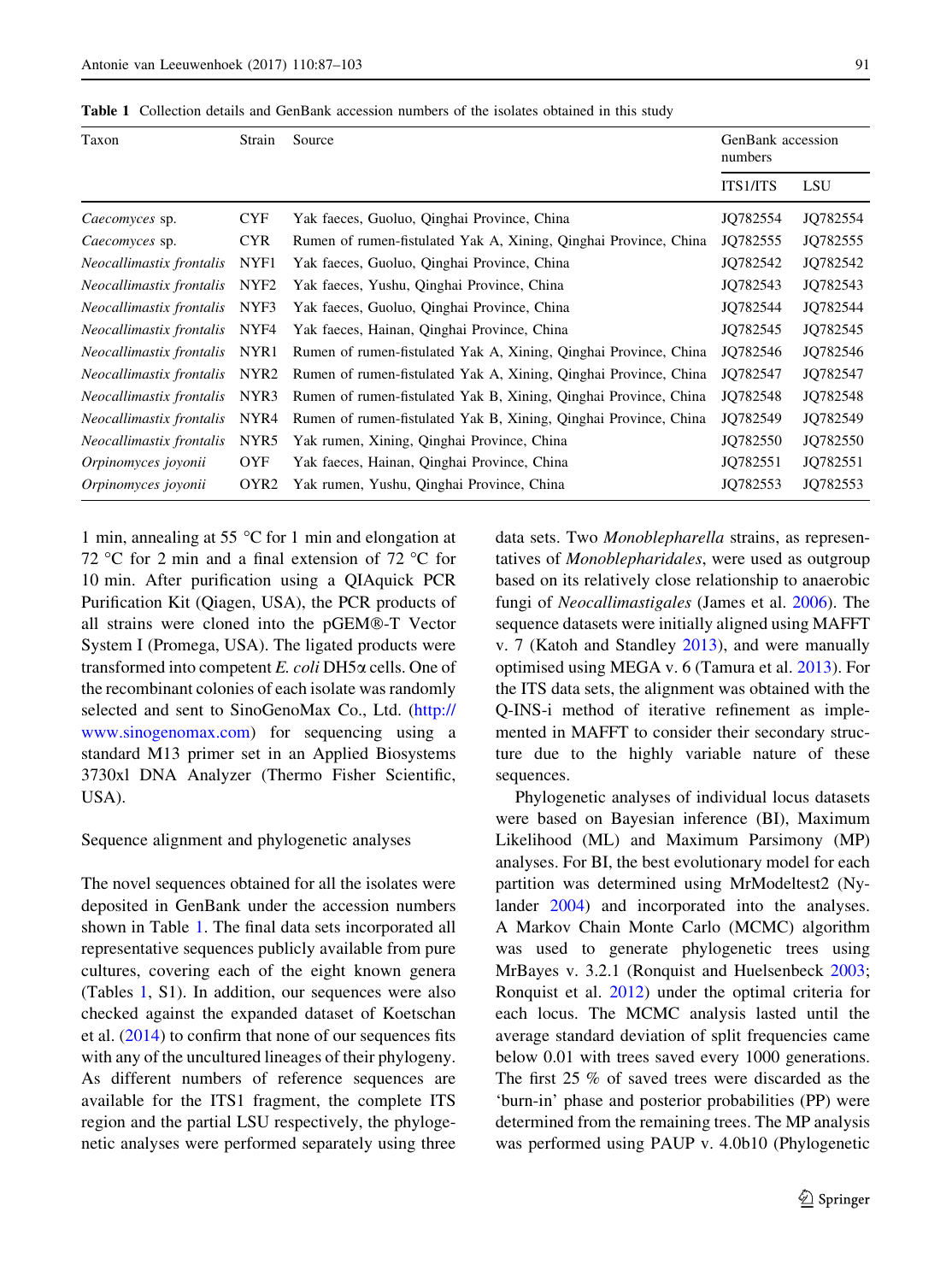<span id="page-5-0"></span>Analysis Using Parsimony; Swofford [2003\)](#page-15-0). Phylogenetic relationships were estimated by heuristic searches with 1000 random addition sequences. Tree bisection-reconnection was used, with the branch swapping option set on 'best trees' only with all characters weighted equally and alignment gaps treated as fifth state. The tree length (TL), consistency index (CI), retention index (RI) and rescaled consistence index (RC) were calculated for the MP phylogenies and the bootstrap analysis (Hillis and Bull [1993\)](#page-14-0) was based on 1000 replications. The ML analysis was performed under the GTR-GAMMA model of evolution using RAxML-VI-HPC v. 7.0.3 (Stamatakis [2006\)](#page-15-0) with nonparametric bootstrapping using 1000 replicates. Trees were viewed in FigTree v. 1.1.2 (Rambaut [2009](#page-15-0)). The alignments used in the phylogenetic analyses, and resulting phylogenetic trees, were deposited in TreeBASE (submission ID S20001; <https://treebase.org/>).

# **Results**

## Morphology

Thirteen fungal isolates (Table [1](#page-4-0)) were obtained from yak rumen and faeces in Qinghai province, representing three morphological types. Nine of these isolates produced rhizoidal and monocentric thalli (Fig. 1a) with multi-flagellate zoospores (Fig. 1b) releasing through an irregularly ruptured apex of the mature sporangium, fitting with the morphology of N. frontalis. Two isolates possessed rhizoidal and polycentric thalli producing several sporangia terminally (Fig. 1c) with multi-flagellate zoospores (Fig. 1d), fitting with the morphology of Orpinomyces joyonii. The last two isolates possessed monocentric and bulbous thalli (Fig. 1e, g) with uni-flagellate zoospores (Fig. 1h) or bi-flagellate zoospores (Fig. 1f), fitting with the morphology of the genus Caecomyces.

## Phylogenetic analyses

Thirteen sequences of approximately 1500 bp long were generated for each of the isolates in this study, spanning from the end of the 18S nrRNA gene, the complete ITS1 and ITS2 region with intervening 5.8S nrRNA gene to the D1/D2 domain of the 28S nrRNA gene. The matrix statistics and related indices resulting from the phylogenetic analyses of the ITS1, the complete ITS and the partial LSU (D1/D2 domains) datasets are summarised in Table [2.](#page-6-0) Each of the three datasets covered all eight known genera, and included the ex-type sequences of Oontomyces anksri and Buwchfawromyces eastonii, as well as two common reference sequences in the Neocallimastix clade (isolates GE13 and SR4), two common reference sequences in the Orpinomyces clade (isolates OUS1 and KF2) and one in the Anaeromyces clade (isolate K9). None of our sequences fitted into any of the remaining clades published by Koetschan et al. [\(2014](#page-14-0)).



Fig. 1 Morphology of anaerobic fungi from yak. Neocallimastix sp.: a thallus, b zoospore; Orpinomyces sp.: c thallus, d zoospore; *Caecomyces* sp.: **e**, g thalli, f, h zoospores. (*bars* a, c, e, g = 20  $\mu$ m; b, d, f, h = 10  $\mu$ m)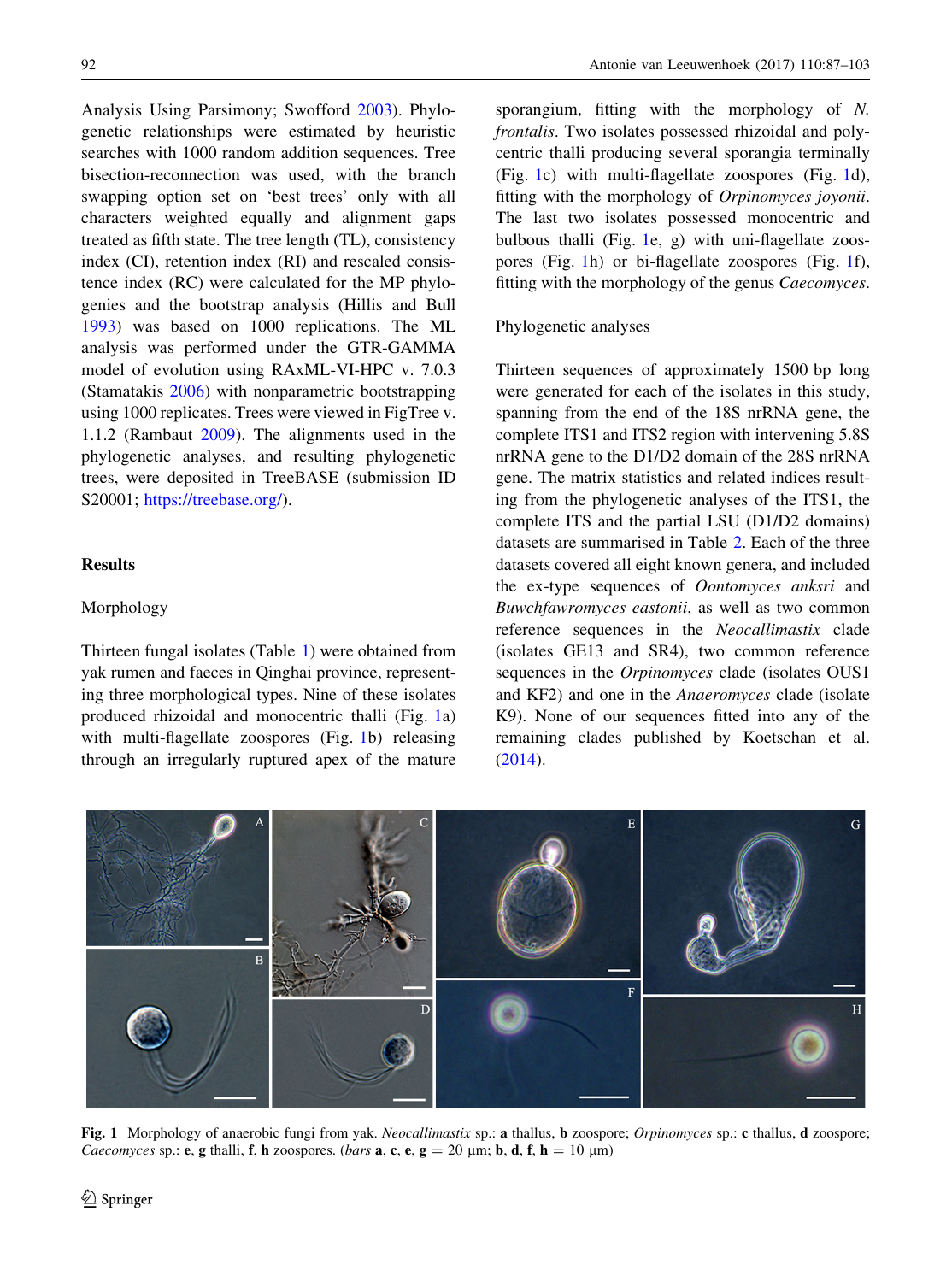<span id="page-6-0"></span>Table 2 A summary of matrix statistics for each alignment analysed phylogenetically in this study

| Analysis                                         | Loci analysed |              |                     |  |
|--------------------------------------------------|---------------|--------------|---------------------|--|
|                                                  | ITS1          | Complete ITS | D1/D2 domain of LSU |  |
| Statistics for the parsimony analyses            |               |              |                     |  |
| Number of ingroup taxa                           | 65            | 48           | 36                  |  |
| Number of nucleotide characters including gaps   | 398           | 871          | 759                 |  |
| Number of constant characters                    | 9             | 104          | 429                 |  |
| Number of parsimony-informative characters       | 277           | 582          | 289                 |  |
| Number of parsimony-uninformative characters     | 112           | 185          | 41                  |  |
| Tree length                                      | 1629          | 2412         | 618                 |  |
| Consistency index (CI)                           | 0.457         | 0.590        | 0.752               |  |
| Retention index (RI)                             | 0.781         | 0.796        | 0.885               |  |
| Rescaled CI (RC)                                 | 0.370         | 0.469        | 0.666               |  |
| Number of saved trees                            | 1000          | 24           | 84                  |  |
| Statistics for the Bayesian analyses             |               |              |                     |  |
| Substitution model                               | $GTR + G$     | $GTR + G$    | $GTR + I + G$       |  |
| Number of generated trees                        | 10,982        | 1922         | 1192                |  |
| Number of trees discarded as the "burn-in" phase | 2744          | 864          | 480                 |  |
| Number of trees used for final tree              | 8238          | 1442         | 894                 |  |

### ITS1 phylogeny

The BI consensus tree of ITS1 is presented in Fig. [2](#page-7-0) with the respective PP, maximum parsimony bootstrap (MP-BS) and maximum likelihood bootstrap (ML-BS) support values indicated at the nodes. The ITS1 phylogenetic tree (Fig. [2\)](#page-7-0) resolved only *Orpinomyces* (MP-BS =  $100\%$ ; ML-BS = 90 %;  $PP = 1.0$ ), *Buwchfawromyces* (MP- $BS = 100 \%$ ; ML-BS = 91 %; PP = 1.0), Cyllamyces  $(MP-BS = 92\%; ML-BS = 53\%; PP = 0.95)$  and Neocallimastix (MP-BS = 98 %; ML-BS = 63 %;  $PP<0.95$ ) as monophyletic lineages. In the *Neocalli*mastix clade, the representatives of N. patriciarum and N. hurleyensis cluster together with isolate GE13 and 9 isolates from yak clustered closely with two representatives of N. frontalis, indicating that they represent the same species, N. frontalis. Two other isolates, NCS2 and NMG2, although on longer branches, also clustered in that clade. The genus Anaeromyces was divided into two sister lineages, one of which is designated here as the core Anaeromyces clade (MP-BS = 96 %; ML-BS = 79 %;  $PP = 1.0$ ) and included the majority of the *Anaeromyces* isolates together with the isolate of Oontomyces on a long branch; the second Anaeromyces clade (MP- $BS = 100 \%$ ; ML-BS = 92 %; PP = 1.0) contained two isolates: FFEX4 from cow faeces in UK (Griffith et al. [2009\)](#page-14-0) and AF-CTS-RUA1 from rhinoceros faeces in India (Dagar et al. [2015\)](#page-14-0). Koetschan et al. [\(2014](#page-14-0)) referred to this second clade as a distinct lineage ''DT1'', which remains to be characterised morphologically as a novel genus. The two sister Anaeromyces clades had low statistic support (MP-BS = 65 %; ML-BS = 66 %;  $PP = 0.95$ ) at their shared node. Two *Caecomyces* isolates from China formed a well-supported clade  $(MP-BS = 100 \%; ML-BS = 77 \%; PP = 1.0)$ , but this clade did not include Caecomyces isolate A GRL-11. All three Caecomyces isolates clustered with the genus Cyllamyces (MP-BS  $<$  50 %; ML-BS = 94 %;  $PP = 1.0$ ). Isolates representing the genus *Piromyces* were polyphyletic and clustered at several positions throughout the phylogenetic tree. The backbone of the ITS1 phylogeny was collapsed to a basal polytomy and therefore no evidence was provided in the ITS1 tree to show the evolutionary relationships between any of the genera.

## Complete ITS phylogeny

The BI consensus tree of the complete ITS is presented in Fig. [3](#page-9-0) with the respective PP, MP-BS and ML-BS values indicated at the nodes. With the addition of phylogenetic information from ITS2, the complete ITS tree (Fig. [3](#page-9-0)) confirmed the monophyly of  $Cyl$ *lamyces* (MP-BS = 100 %; ML-BS = 92 %;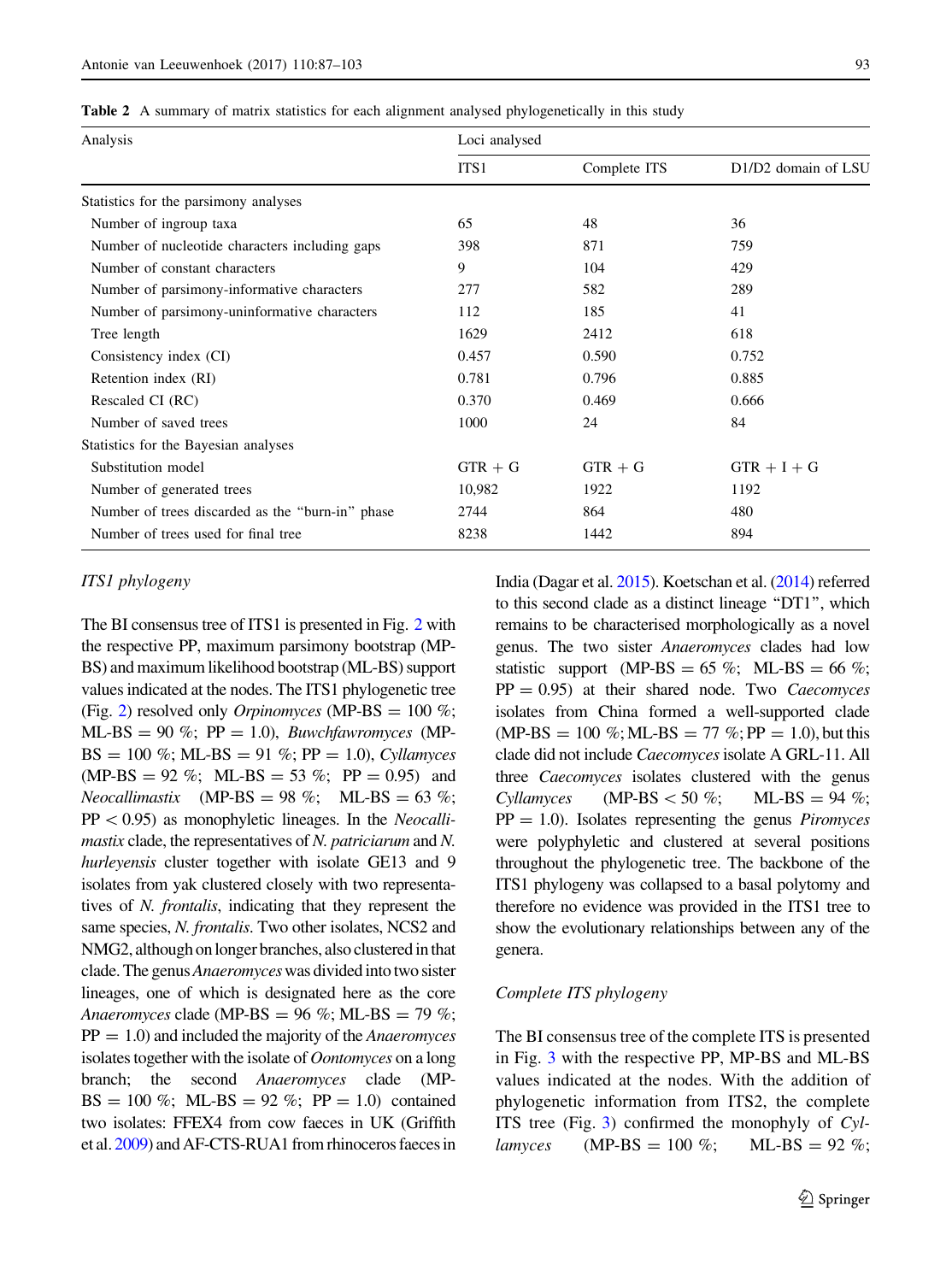<span id="page-7-0"></span>Fig. 2 Consensus phylogram resulting from a Bayesian analysis of the ITS1 region, with the confidence values of bootstrap (BS) proportions from the MP analysis (before the backslash), the ML analysis (after the backslash) above branches, and the posterior probabilities (PP) from the Bayesian analysis below branches. The "-" indicates lacking statistical support  $(<$ 50 % for ML-BS and MP-BS analyses;  $< 0.90$  for PP from Bayesian analyses). The branches with statistical support (MP-BS  $>50 \%$ ; ML-BS  $>50 \%$ ; PP  $>0.90$ ) are highlighted with thickened branches. The tree is rooted to two isolates of Monoblepharella. Each genus clade is distinguished with boxes in different colours and lineages indicated with a solid square on the right represent isolates distinct from the eight known genera. Chinese isolates from yak are indicated with a star on the right side. The scale bar shows the expected number of changes per site

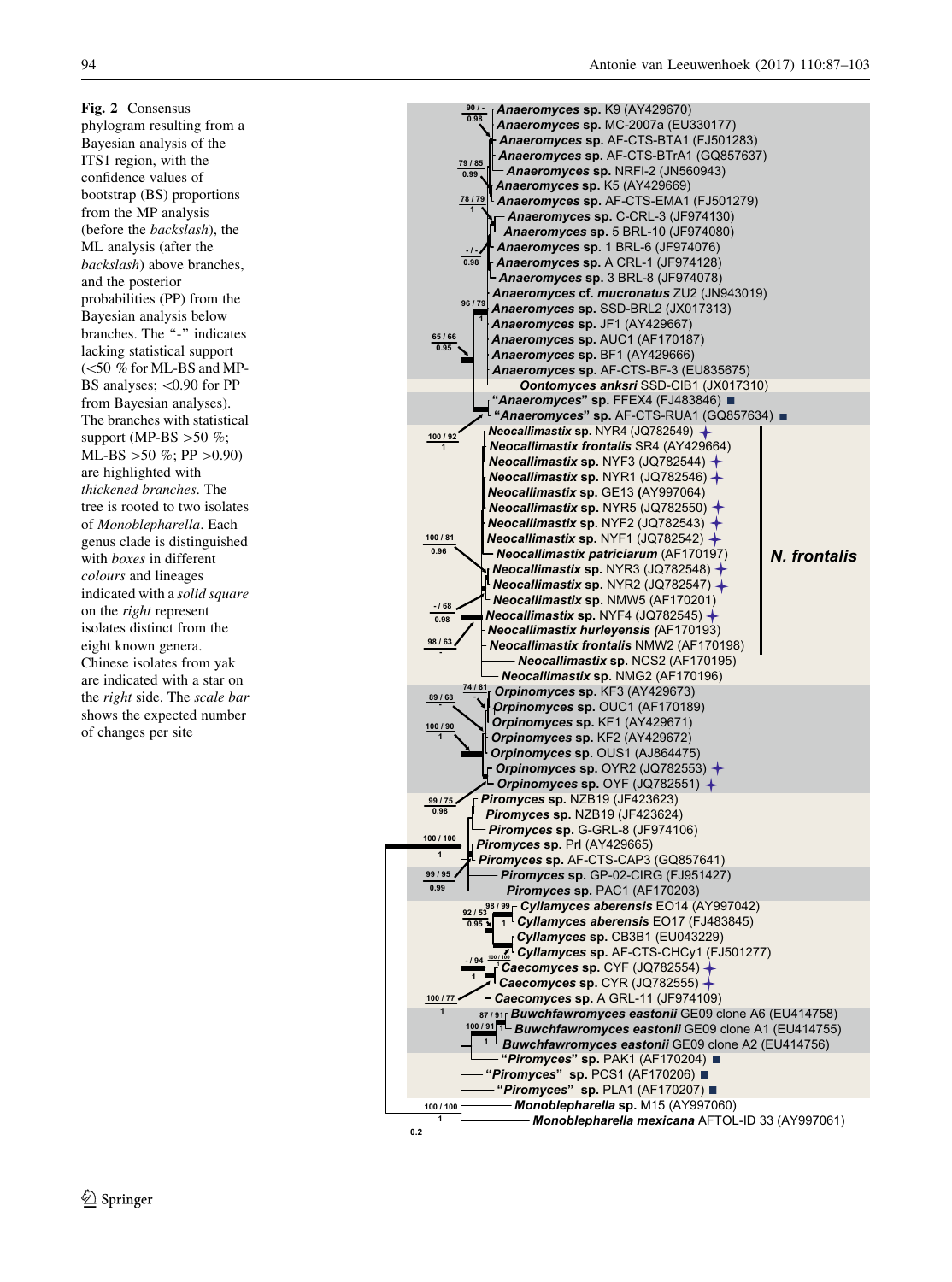$PP = 0.98$ ), *Buwchfawromyces* (MP-BS = 100 %;  $ML-BS = 96\%$ ;  $PP = 1.0$  and *Neocallimastix*  $(MP-BS = 100 \%; ML-BS = 95 \%; PP = 1.0)$ , and also resolved *Caecomyces* (MP-BS =  $100\%$ ; ML- $BS = 78$  %; PP = 0.99) as a monophyletic lineage. The highly supported Neocallimastix clade (MP-BS = 100 %; ML-BS = 95 %; PP = 1.0) included nine isolates from yak and the reference isolate (SR4) of N. frontalis, providing further evidence that our Neocallimastix isolates belong to the species N. frontalis. Similar to the ITS1 phylogeny, the genus Anaeromyces was again divided into two clades, with Oontomyces represented by a single lineage intermediate between the two clades. The node joining all three clades was poorly supported (MP-BS  $\lt 50 \%$ ;  $ML-BS = 60$  %;  $PP = 0.97$ ), whereas the core clade  $(MP-BS = 100\%; ML-BS = 89\%; PP = 1)$  and smaller clade (MP-BS = 100 %; ML-BS = 100 %;  $PP = 1$ ) containing isolates identified morphologically as Anaeromyces were both well-supported. O. anksri was placed basal to the core Anaeromyces clade with statistical support (MP-BS =  $96\%$ ; ML- $BS = 83 \%$ ; PP = 0.98). With limited sampling due to lack of full-length sequences, only three Piromyces isolates could be included in this analysis and these clustered together with low support (MP-BS  $<$  50 %;  $ML-BS = 78$  %;  $PP = 0.96$  and showed a close relationship (MP-BS  $<$  50 %; ML-BS = 88 %;  $PP = 0.95$ ) to the *Cyllamyces/Caecomyces* clade. The Cyllamyces clade (MP-BS =  $100\%$ ; ML- $BS = 92\%$ ;  $PP = 0.98$ ) and *Caecomyces* clade  $(MP-BS = 100\%; ML-BS = 78\%; PP = 0.99)$ were both well-supported and cluster as sister clades with variable support  $(MP-BS<50; ML BS = 88\%$ ; PP = 0.98), but no species of *Cae*comyces identified to species level were available. The Orpinomyces clade in the complete ITS phylogeny was only fully supported in the maximum parsimony analysis (MP-BS = 100 %; ML-BS < 50 %;  $PP<0.90$ ) but no species identified to species level were available.

## LSU phylogeny

The BI consensus tree of LSU is presented (Fig. [4\)](#page-12-0) with the respective PP, MP-BS and ML-BS values indicated at the nodes. In the LSU phylogeny (Fig. [4](#page-12-0)), the monophyletic clades of Neocallimastix (MP- $BS = 87\%$ ; ML-BS = 67 %; PP = 0.97) and Orpinomyces (MP-BS = 84 %; ML-BS = 99 %;  $PP = 1$ ) cluster as sister lineages (MP-BS = 81 %; ML-BS = 97 %;  $PP = 1$ ). The reference isolate (SR4) of N. frontalis, and isolates GE13 and 9 from yak again clustered in a well-supported clade (MP- $BS = 97\%$ ; ML-BS = 84 %; PP = 1). Two yak Orpinomyces isolates grouped with the representative isolates of *O. joyonii* (MP-BS =  $88\%$ ; ML- $BS = 96\%$ ; PP = 1), a close sister to the *O. inter*calaris clade (MP-BS =  $87\%$ ; ML-BS =  $95\%$ ;  $PP = 1$ ). O. anksri clustered again basal to the core Anaeromyces with high support (MP-BS = 97 %; ML-BS = 99 %;  $PP = 1$ ); the core *Anaeromyces* clade is well-supported (MP-BS =  $100\%$ ; ML- $BS = 90\%$ ; PP = 1). No LSU data were available for the second smaller Anaeromyces clade present in both ITS trees. The position of Buwchfawromyces was poorly supported in the LSU phylogeny (MP-BS  $< 50 %$ ; ML-BS = 72 %; PP  $< 0.9$ ). The two Chinese Caecomyces isolates clustered together with high support (MP-BS = 93 %; ML-BS = 99 %;  $PP = 0.99$  in a clade containing C. aberensis and Caecomyces isolate GRL-12 (MP-BS =  $86\%$ ; ML- $BS = 67\%$ ; PP = 0.96). Similar to the ITS1 and complete ITS phylogenies, Piromyces was again polyphyletic. Two of the Piromyces isolates (BRL3 and GRL9) formed a clade (MP-BS =  $99\%$ ; ML- $BS = 82 \%$ ; PP = 0.95 %), but the third *Piromyces* isolate (Pr1) clustered basal to all other species included in the phylogeny. The morphologies of the eight genera are illustrated to the right of the LSU tree to match the core morphological features of the genera with their phylogenetic relationships (Fig. [4\)](#page-12-0).

#### **Discussion**

Yak (*Bos grunniens*) exhibits unique adaptations to its fibre-rich diet, representing a promising reservoir of enzymes for degrading plant biomass. Over 95 % of yak populations exist in China, but only limited information is available about the composition of its anaerobic fungal population (Feng [2005;](#page-14-0) Wei et al. [2016\)](#page-15-0). Our morphological investigation and phylogenetic analyses show the presence of a Neocallimastix species (*N. frontalis*) and an *Orpinomyces* species (*O.* joyonii), and also showed the existence of the bulboustype genus Caecomyces in yak for the first time.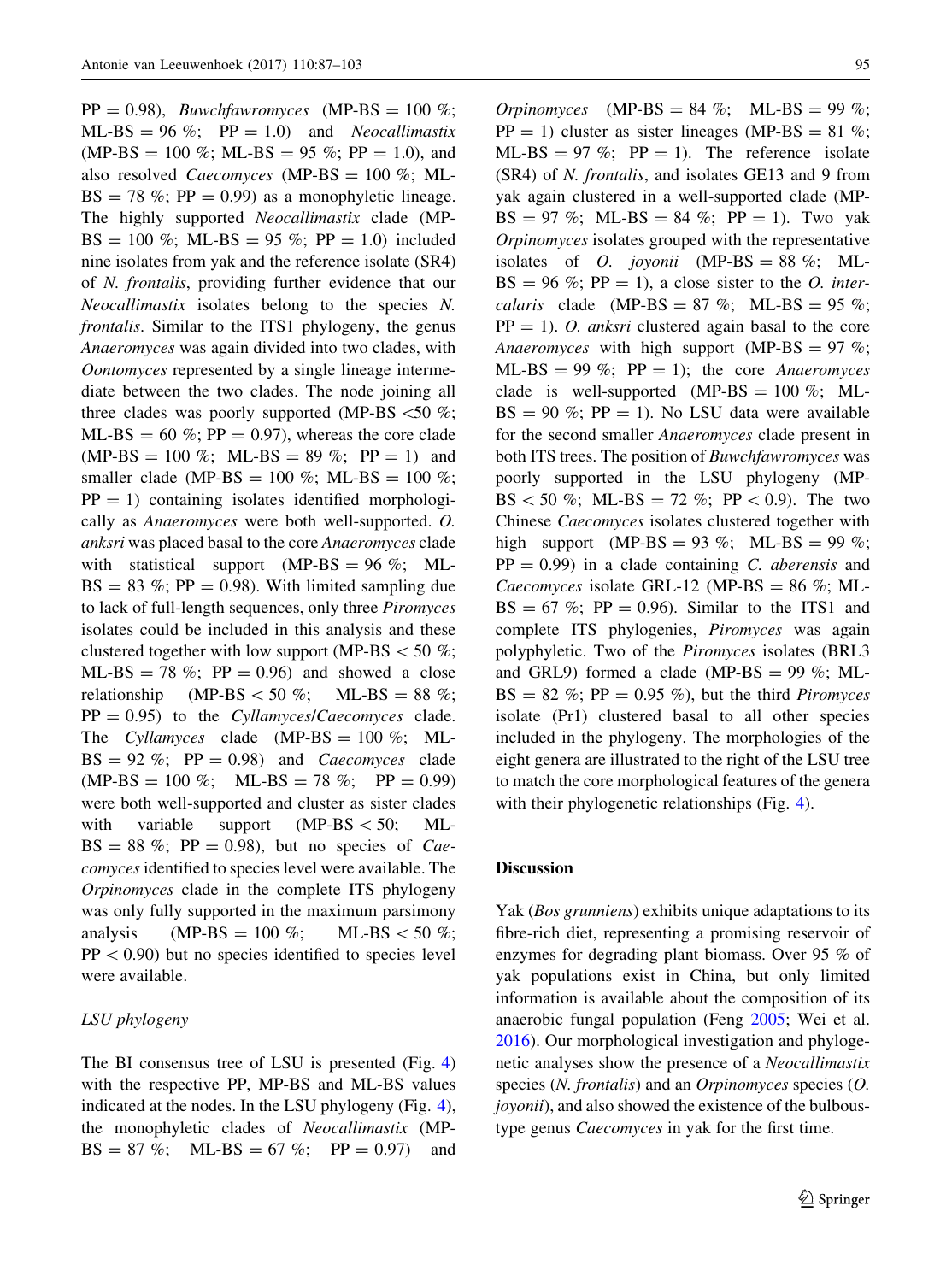<span id="page-9-0"></span>Fig. 3 Consensus phylogram resulting from a Bayesian analysis of the complete ITS region, with the confidence values of bootstrap (BS) proportions from the MP analysis (before the backslash), the ML analysis (after the backslash) above branches, and the posterior probabilities (PP) from the Bayesian analysis below branches. The "-" indicates lacking statistical support  $(<$ 50 % for ML-BS and MP-BS analyses;  $< 0.90$  for PP from Bayesian analyses). The branches with statistical support (MP-BS  $>50 \%$ ; ML-BS  $>50 \%$ ; PP $>0.90$ ) are highlighted with thickened branches. The tree is rooted to two isolates of Monoblepharella. Each genus clade is distinguished with boxes in different colours. Chinese isolates from yak are indicated with a star on the right side. The scale bar shows the expected number of changes per site

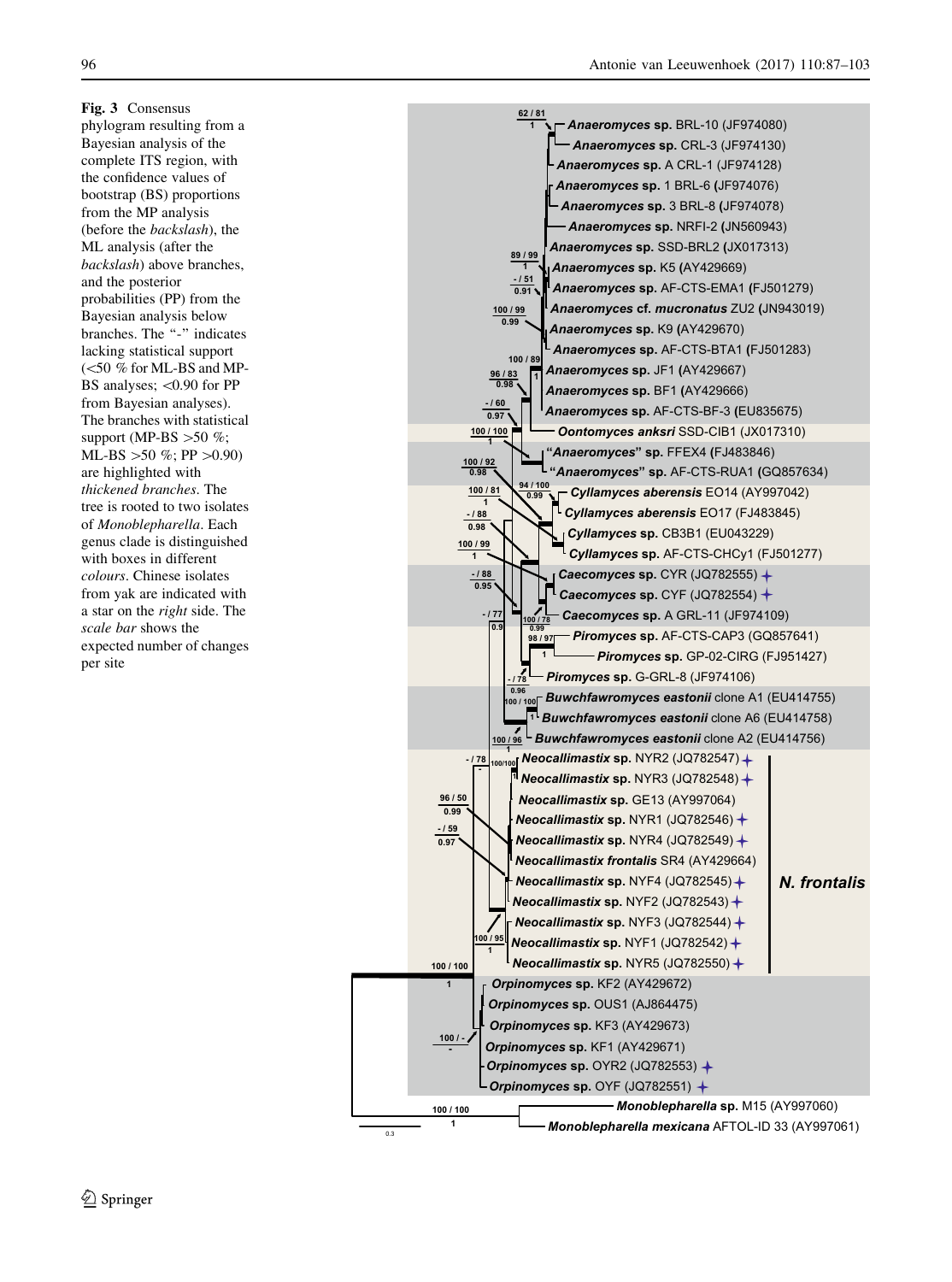Unlike all the other members in the kingdom Fungi, their strict anaerobic nature and strict temperature requirement make it extremely difficult to retain anaerobic fungi in a viable and healthy state for study. The lack of a reliable method for long-term preservation of pure cultures of anaerobic fungi (Gruninger et al. [2014;](#page-14-0) Haitjema et al. [2014\)](#page-14-0) resulted in the loss of the cultures of most described species in Neocallimastigomycota. The discovery of high variation in morphology further challenged the taxonomic study of Neocallimastigomycota (Barr et al. [1989](#page-14-0); Ho and Barr [1995\)](#page-14-0). Application of molecular technique has provided a route towards a more robust reappraisal of taxa in this group of fungi (Gruninger et al. [2014](#page-14-0)). As noted in the Introduction, genera of anaerobic fungi (Ho and Barr [1995](#page-14-0); Ozkose et al. [2001](#page-15-0); Gruninger et al. [2014\)](#page-14-0) were traditionally defined by the thallus morphology (rhizoidal/bulbous and polycentric/monocentric) and the number of flagella per zoospore (uni-flagellate/multi-flagellate). A reappraisal of the morphologically-defined generic concept based on the phylogenetic analyses of three loci in this study (Figs. [2](#page-7-0), [3,](#page-9-0) [4](#page-12-0)) shows that when two taxa have different combinations of thallus and zoospore morphology they indeed belong to different genera, while also showing that taxa with the same morphological combination can in fact belong to different genera. For example, Oontomyces, Buwchfawromyces and isolates that are morphologically Piromyces-like but phylogenetically distinct from Piromyces share the same morphological combination (rhizoidal and monocentric thalli with uni-flagellate zoospores) but these four groups are phylogenetically not congeneric. Isolates FFEX4 and AF-CTS-RUA1 share the same morphological combination (rhizoidal and monocentric thalli with uni-flagellate zoospores) with the core Anaeromyces clade, but based on the molecular data should represent a separate genus (''DT1'', Koetschan et al. [2014](#page-14-0)). Unfortunately, we did not have access to LSU sequences of these isolates to determine their position in the LSU phylogeny. Species identification is quite problematic because of the difficulty in comparative investigation of all samples using consistent criteria, with the exception of the genera Neocallimastix and Orpinomyces. After the monographic study of Ho and Barr [\(1995](#page-14-0)), only O. joyonii and O. intercalaris were recognised in the genus Orpinomyces; and only N. frontalis and N. hurleyensis in the genus Neocallimastix. The D1/D2 domain of LSU was reported to be capable of distinguishing the two species of Orpinomyces based on the analysis of a dataset without representatives of any other genera (Dagar et al. [2011](#page-14-0)). Our LSU analyses supported the distinction between *O. joyonii* and *O. intercalaris*, although they seemed genetically very close to each other (Fig. [4](#page-12-0)). Phylogenetic analyses of three loci in this study (Figs.  $2$ ,  $3$ ,  $4$ ) indicated that *N. hurleyensis* should be a synonym of N. frontalis, which implies that  $N$ . *frontalis* is the only species successfully isolated and cultured in the genus Neocallimastix. On the other hand, recent evidence from cultivationindependent surveys and sequence analyses suggest the presence of several novel lineages, as well as a much higher diversity of taxa in each of the known genus clades, including the Neocallimastix clade and the Orpinomyces clade (Nicholson et al. [2010](#page-15-0); Liggenstoffer et al. [2010;](#page-15-0) Koetschan et al. [2014](#page-14-0)), implying that potential candidates of novel species and genera exist. The development of advanced culturing techniques is thus encouraged in order to attempt to isolate representatives of these uncharacterised taxa (Gruninger et al. [2014\)](#page-14-0).

A polycentric growth habit was once believed to be of significance in the evolution of zoosporic fungi, representing a potential route for the evolution of more advanced fungal forms (Barr [1983;](#page-14-0) Ozkose et al. [2001\)](#page-15-0). Gruninger et al. [\(2014](#page-14-0)) suggested that *Neocallimastix* was closely related with Orpinomyces, both genera having polyflagellate zoospores. In our analyses, both ITS1 and the complete ITS phylogenies failed to provide credible support for the relationship of Neocallimastix and Orpinomyces, but they were strongly supported to be sister lineages in our LSU phylogeny. This study also supports the belief that Caecomyces and Cyllamyces are closely related, sharing bulbous thalli (Gruninger et al. [2014](#page-14-0)). Caecomyces is generally defined by having monocentric thalli compared to Cyllamyces defined by having polycentric thalli (Gruninger et al. [2014\)](#page-14-0). However, the morphological variability of the genus Caecomyces confused the delimitation of these two bulbous genera. It has been observed that isolates of Caecomyces produced several bulbous holdfasts and several sporangia, especially in old (more than 20 h) cultures (Wubah et al. [1991a;](#page-16-0) Ho and Barr [1995](#page-14-0)), and even exhibited multisporangiate thalli with sporangia sympodially arising from unbranched sporangiophores (Chen et al. [2007\)](#page-14-0). In this study, all of the analyses (except for the parsimony bootstrap analyses of ITS1 and the complete ITS),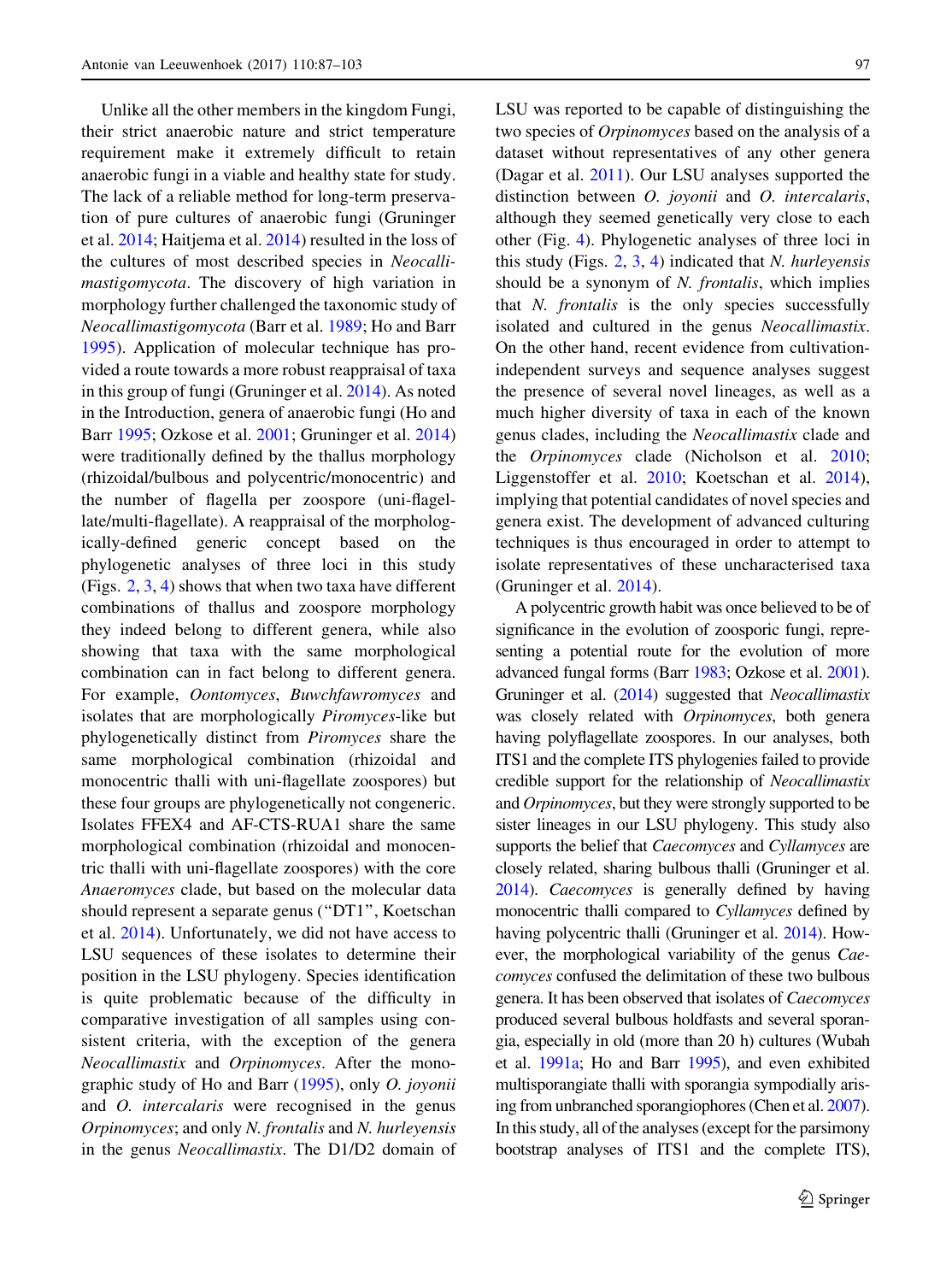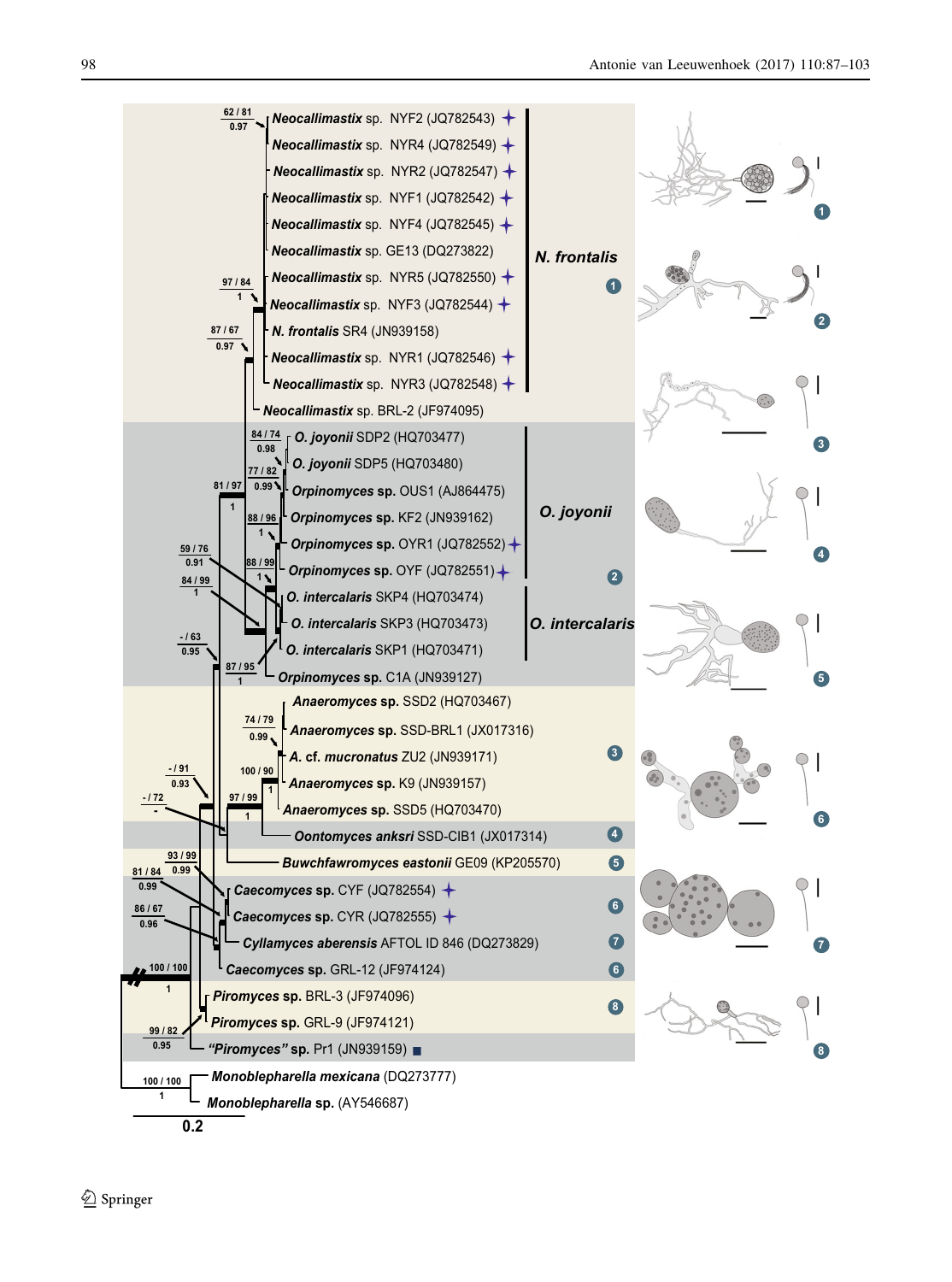<span id="page-12-0"></span>b Fig. 4 Consensus phylogram resulting from a Bayesian analysis of the D1/D2 domain of LSU, with the confidence values of bootstrap (BS) proportions from the MP analysis (before the backslash), the ML analysis (after the backslash) above branches, and the posterior probabilities (PP) from the Bayesian analysis below branches. The "-" indicates lacking statistical support ( $\leq 50$  % for ML-BS and MP-BS analyses;  $\leq 0.90$  for PP from Bayesian analyses). The branches with statistical support (MP-BS  $>50 \%$ ; ML-BS  $>50 \%$ ; PP  $>0.90$ ) are highlighted with thickened branches. The tree is rooted to two isolates of Monoblepharella. Each genus clade is distinguished with boxes in different colours and the lineage indicated with a solid square on the right represents an isolate distinct from the eight known genera. Chinese isolates from yak are indicated with a star on the right. The scale bar on the phylogeny shows the expected number of changes per site. Morphological characteristics of each of the known genera are illustrated to the right of the tree. The illustrations of the zoospores and the thalli of Neocallimastix and Orpinomyces were derived from this study (Fig. [1d](#page-5-0) h, a, c, respectively); the thallus of Anaeromyces was derived from Fliegerová et al. [\(2004](#page-14-0)); the thallus of *Oontomyces* was derived from Dagar et al. ([2015\)](#page-14-0); the thallus of Buwch-fawromyces was derived from Callaghan et al. [\(2015](#page-14-0)); the thallus of Cyllamyces was derived from Ozkose et al. [\(2001\)](#page-15-0); and the thalli of Caecomyces and Piromyces were derived from Gruninger et al. ([2014\)](#page-14-0). Thalli are shown on the *left* and zoospores are on the *right* (scale bars zoospores  $= 10 \mu m$ ; sporangium 1, 2, 7 = 20  $\mu$ m; 3 = 100  $\mu$ m; 4, 5, 6, 8 = 50  $\mu$ m). Thalli of Neocallimastix (1) and Orpinomyces (2) are illustrated with a sporangium filled with zoospores. Thalli of the other genera are illustrated with nuclei as black dots inside the sporangia or mycelia, for example those in Anaeromyces (3)

supported a shared ancestry for *Caecomyces* and *Cyl*lamyces. The ITS1 phylogeny did not resolve all isolates of *Caecomyces* as monophyletic. This could be explained by a lack of resolution when ITS1 alone is used to delimit these two genera. Although the LSU phylogeny failed to resolve the two genera, it is quite possible that sampling could be playing a role since only one LSU sequence of Cyllamyces was available to be included. The complete ITS sequences, which represent a wider sampling than LSU, suggest that Caecomyces and Cyllamyces could be distinct genera. More LSU sequences representing these two genera are needed to reach a final conclusion about whether the difference between Cyllamyces and Caecomyces should be at genus level or at species level. The complete ITS and LSU phylogenies supported Oontomyces as a sister lineage to Anaeromyces, whereas the phylogenetic position of Buwchfawromyces could not be consistently fixed by all analyses and alignments. In all analyses and alignments, isolates of Piromyces were polyphyletic, indicating that this genus requires a more detailed revision utilising longer sequences from more

cultures and critical morphological examination of their microscopic characteristics. Care should therefore be taken to assign next-generation sequencing data from environmental samples to this genus.

Our phylogenetic analyses based on different loci allow us to evaluate the phylogenetic value of the complete ITS, the ITS1 region, and the D1/D2 region of LSU. The complete ITS region has been designated as official barcode for fungi (Schoch et al. [2012](#page-15-0)). Since Brookman et al. ([2000\)](#page-14-0) proposed the use of ITS1 for the classification of the gut fungi, it has become the most widely used amplicon for the study of taxonomy and community composition of Neocallimastigomycota. However, the highly variable nature of the ITS1 makes it difficult to align obtained sequences to get a reliable phylogenetic tree. In order to solve this issue, an ITS1 secondary structure prediction approach was proposed by Koetschan et al. [\(2014](#page-14-0)). Their revised ITS1 phylogenetic tree (Fig. 4 in Koetschan et al. [2014\)](#page-14-0) showed better relationships between the known genera as well as several uncultured lineages, which is similar to the phylogenetic relationships revealed in the complete ITS tree here (Fig. [3\)](#page-9-0) to some extent. For example, the genus Orpinomyces was located at the basis of the whole tree rather than forming a sister to Neocallimastix, and the Piromyces clade was close to the Cyllamyces/Caecomyces clade. On the other hand, intragenomic variation within the ITS region has been noted which would cause problems for direct sequencing PCR products (Li and Heath [1992;](#page-15-0) Brookman et al. [2000\)](#page-14-0). A recent study has shown significant differences between ITS1 sequences obtained from different transformed colonies after cloning of a PCR amplicon of one isolate (GE09) of Buwchfawromyces eastonii. This recently described species was isolated from buffalo faeces in west Wales, but the ITS1 phylogeny (Fig. [3](#page-9-0) in Callaghan et al. [2015\)](#page-14-0) showed that clone A2 (GenBank EU414756) and clone A1 (GenBank EU414755) were more distant to clone A6 (EU414758) than to several uncultured sequences obtained from red deer in New Zealand. For this reason, further study is strongly needed to clarify how high the intragenomic variation in the ITS region of isolates in different genera is before utilising ITS1 in future studies classifying and identifying anaerobic fungi. On the other hand, no intragenomic variation was shown within the D1/D2 region of LSU in the study of B. eastonii (Fig. [2](#page-7-0) in Callaghan et al. [2015](#page-14-0)). Furthermore, the LSU data obtained in this study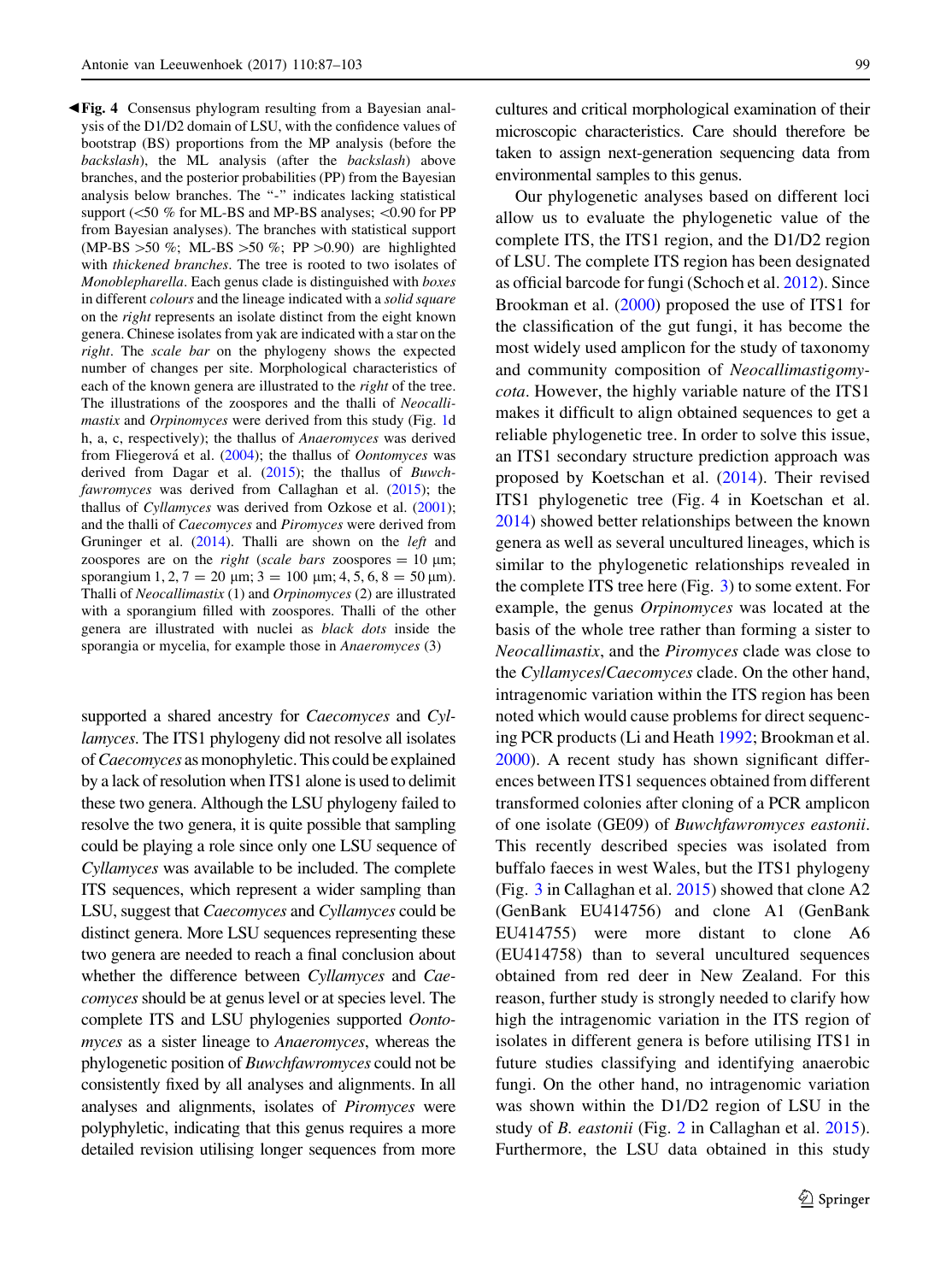<span id="page-13-0"></span>included only a few gaps after sequence alignment using MAFFT v.7 (Katoh and Standley [2013\)](#page-14-0); therefore the phylogeny based on this region is less sensitive to artefacts introduced by the sequence alignment. Except for Cyllamyces and Caecomyces, the LSU alignment provided a better resolved and supported phylogeny of the different genera.

Based onthe LSU phylogeny, a hypothetical evolution can be proposed here that a *Piromyces*-like organism with monocentric thalli and uniflagellate zoospores might have been the ancestral lineage, from which members of the Cyllamyces/Caecomyces clade (with bulbous thalli and uniflagellate zoospores) were derived first, followed by Anaeromyces (with uniflagellate zoospores but polycentric thalli) and then Neocallimastix/Orpinomyces (with polyflagellate zoospores). The morphologically Piromyces-like genera Oontomyces and Buwchfawromyces are basal to the *Anaeromyces* clade, implying that the evolutionary process associated with the combination of monocentric thalli and uniflagellate zoospores happened more than once in the order.

With the great progress in both morphological and molecular study of anaerobic fungi, it is a good time now to establish a stable and reliable classification system in Neocallimastigomycota. It is necessary to recollect new isolates for all the known species for which type cultures have not been available. Form these fresh isolates, more inclusive morphological data and sequence data could be generated promptly by critical examination of morphology under light microscope together with sequencing of multiple DNA loci before the isolates are threatened by the lack of a reliable method for their long-term preservation. These data will be used to epi- or neotypify all the old names of the known species without type cultures. The release of genomic data could provide suitable protein-coding genes to supplement nrDNA sequence data, which would help to further resolve the phylogenetic relations between each of the known genera, and to more accurately delimit species within each genus, paving the way to the discovery of new taxa.

## Conclusions

This study presents the first summary of the current molecular knowledge of rumen fungi of Neocallimastigomycota known from culture. The phylogenetic informativity of the ITS1 region, which is commonly

used in DNA analyses of this group of fungi, was compared to phylogenies derived from the complete ITS region as well as the D1/D2 of the LSU region. Our data show that ITS1, or the complete ITS, alone do have limitations in the generic phylogeny and classification of rumen fungi, for example for Anaeromyces/Oontomyces in the ITS1 tree and for Orpinomyces in the ITS tree. However, in general the use of LSU does provide molecular support for most of the currently accepted genera of rumen fungi, and it does resolve the relationships between the genera much clearer. The only exception being members of Piromyces, which we hypothesise based on the presented LSU phylogeny to represent the ancestral morphology of the rumen fungi. This could also explain why this morphology occurs at multiple positions in the phylogeny; for some of those occurrences, novel genera with a Piromyces-like morphology were introduced in recent years, e.g. Oontomyces and Buwchfawromyces. To further stabilise the phylogeny of rumen fungi, a multi-locus approach may be useful.By both morphology and molecular phylogeny, the 13 isolates obtained from yak faeces and rumen digesta in China could be assigned to N. frontalis (9 isolates), O. joyonii (2 isolates) and an unclassified species of *Caecomyces* (2 isolates), giving more insight into the anaerobic fungal diversity in yak. Our Caecomyces isolates were genetically different from other taxa published in this genus with molecular evidence. Since all the described species of Caecomyces lack sequence data from their ex-type or authentic cultures, no new taxa were proposed in this study.

Acknowledgments The authors acknowledge Jiangpu Meng for the morphological illustrations of eight genera in Fig. [4](#page-12-0). This work was jointly supported by the National Basic Research Program of China (grant No. 2011CB100804) and the Natural Science Foundation of Beijing in China (No. 5092016).

Open Access This article is distributed under the terms of the Creative Commons Attribution 4.0 International License ([http://](http://creativecommons.org/licenses/by/4.0/) [creativecommons.org/licenses/by/4.0/\)](http://creativecommons.org/licenses/by/4.0/), which permits unrestricted use, distribution, and reproduction in any medium, provided you give appropriate credit to the original author(s) and the source, provide a link to the Creative Commons license, and indicate if changes were made.

#### References

An D, Dong X, Dong Z (2005) Prokaryote diversity in the rumen of yak (Bos grunniens) and Jinnan cattle (Bos taurus)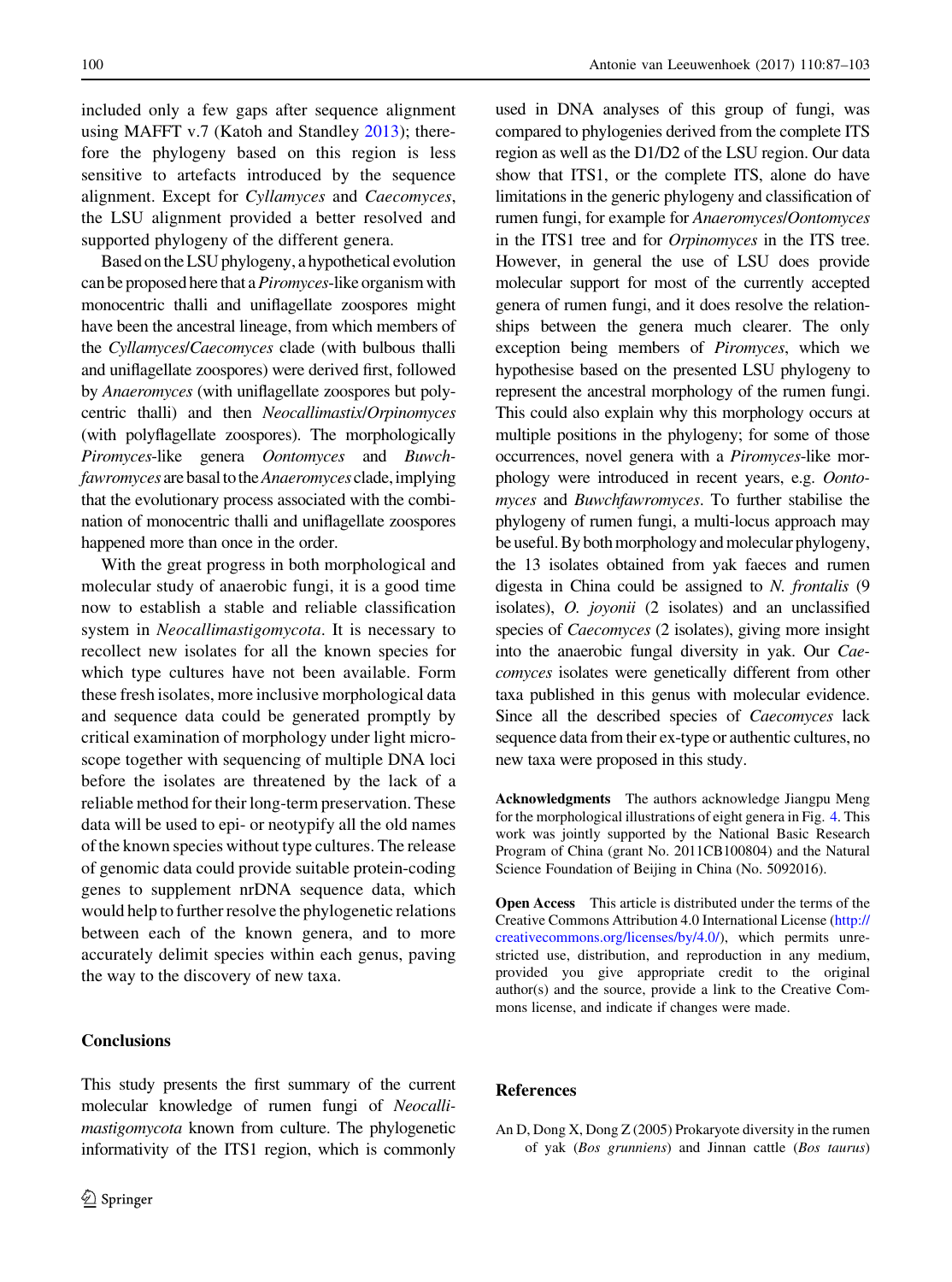<span id="page-14-0"></span>estimated by 16S rDNA homology analyses. Anaerobe 11:207–215. doi:[10.1016/j.anaerobe.2005.02.001](http://dx.doi.org/10.1016/j.anaerobe.2005.02.001)

- Barr DJS (1983) The zoosporic grouping of plant pathogens. In: Buczacki ST (ed) Zoosporic plant pathogens. Academic Press, London, pp 161–192
- Barr DJS, Kudo H, Jakober KD, Cheng K-J (1989) Morphology and development of rumen fungi: Neocallimastix sp., Piromyces communis, and Orpinomyces bovis gen. nov., sp. nov. Can J Bot 67:2815–2824. doi:[10.1139/b00-067](http://dx.doi.org/10.1139/b00-067)
- Bauchop T (1981) The anaerobic fungi in rumen fibre digestion.<br>Agric Environ 6:339–348. doi:10.1016/0304-Agric Environ 6:339–348. doi:[10.1016/0304-](http://dx.doi.org/10.1016/0304-1131(81)90021-7) [1131\(81\)90021-7](http://dx.doi.org/10.1016/0304-1131(81)90021-7)
- Brookman JL, Mennim G, Trinci AP, Theodorou MK, Tuckwell DS (2000) Identification and characterization of anaerobic gut fungi using molecular methodologies based on ribosomal ITS1 and 18S rRNA. Microbiology 146:393–403. doi[:10.1099/00221287-146-2-393](http://dx.doi.org/10.1099/00221287-146-2-393)
- Callaghan TM, Podmirseg SM, Hohlweck D, Edwards JE, Puniya AK, Dagar SS, Griffith GW (2015) Buwchfawromyces eastonii gen. nov., sp. nov.: a new anaerobic fungus (Neocallimastigomycota) isolated from buffalo faeces. MycoKeys 9:11–28. doi[:10.3897/mycokeys.9.9032](http://dx.doi.org/10.3897/mycokeys.9.9032)
- Chen YC, Tsai SD, Cheng HL, Chien CY, Hu CY, Cheng TY (2007) Caecomyces sympodialis sp. nov., a new rumen fungus isolated from Bos indicus. Mycologia 99:125–130. doi[:10.3852/mycologia.99.1.125](http://dx.doi.org/10.3852/mycologia.99.1.125)
- Dagar SS, Kumar S, Mudgil P, Singh R, Puniya AK (2011) D1/ D2 domain of large-subunit ribosomal DNA for differentiation of Orpinomyces spp. Appl Environ Microbiol 77:6722–6725. doi[:10.1128/AEM.05441-11](http://dx.doi.org/10.1128/AEM.05441-11)
- Dagar SS, Kumar S, Griffith GW, Joan E, Edwards JE, Callaghan TM, Singh R, Nagpal AK, Puniya AK (2015) A new anaerobic fungus (Oontomyces anksri gen. nov., sp. nov.) from the digestive tract of the Indian camel (Camelus dromedarius). Fungal Biol 119:731–737. doi:[10.1016/j.](http://dx.doi.org/10.1016/j.funbio.2015.04.005) [funbio.2015.04.005](http://dx.doi.org/10.1016/j.funbio.2015.04.005)
- Dashtban M, Schraft H, Qin W (2009) Fungal bioconversion of lignocellulosic residues; opportunities & perspectives. Int J Biol Sci 5:578–595. doi:[10.7150/ijbs.5.578](http://dx.doi.org/10.7150/ijbs.5.578)
- Feng YL (2005) Ruminant nutrition. Scientific Press, Beijing
- Fliegerová K, Hodrová B, Voigt K (2004) Classical and molecular approaches as a powerful tool for the characterization of rumen polycentric fungi. Folia Microbiol 49:157–164. doi:[10.1007/BF02931392](http://dx.doi.org/10.1007/BF02931392)
- Fliegerová K, Mrázek J, Hoffmann K, Zábranská J, Voigt K (2010) Diversity of anaerobic fungi within cow manure determined by ITS1 analysis. Folia Microbiol 55:319–325. doi[:10.1007/s12223-010-0049-y](http://dx.doi.org/10.1007/s12223-010-0049-y)
- Griffith GW, Ozkose E, Theodorou MK, Davies DR (2009) Diversity of anaerobic fungal populations in cattle revealed by selective enrichment culture using different carbon sources. Fungal Ecol 2:87–97. doi:[10.1016/j.funeco.2009.](http://dx.doi.org/10.1016/j.funeco.2009.01.005) [01.005](http://dx.doi.org/10.1016/j.funeco.2009.01.005)
- Griffith GW, Scott B, Fliegerová K, Liggenstoffer AS, van der Giezen M, Voigt K, Beakes G (2010) Anaerobic fungi: Neocallimastigomycota. IMA Fungus 1:181–185
- Gruninger RJ, Puniya AK, Callaghan TM, Edwards JE, Youssef N, Dagar SS, Fliegerová K, Griffith GW, Forster R, Tsang A, McAllister T, Mostafa S, Elshahed MS (2014) Anaerobic fungi (phylum Neocallimastigomycota): advances in understanding their taxonomy, life cycle, ecology, role and

biotechnological potential. FEMS Microbiol Ecol 90:1–17. doi[:10.1111/1574-6941.12383](http://dx.doi.org/10.1111/1574-6941.12383)

- Haitjema CH, Solomon KV, Henske JK, Theodorou MK, O'Malley MA (2014) Anaerobic gut fungi: advances in isolation, culture, and cellulolytic enzyme discovery for biofuel production. Biotechnol Bioeng 111:1471–1482. doi[:10.1002/bit.25264](http://dx.doi.org/10.1002/bit.25264)
- Heath IB, Bauchop T, Skipp RA (1983) Assignment of the rumen anaerobe Neocallimastix frontalis to the Spizellomycetales (Chytridiomycetes) on the basis of its polyflagellate zoospore ultrastructure. Can J Bot 61:295–307. doi[:10.1139/b83-033](http://dx.doi.org/10.1139/b83-033)
- Hibbett DS, Binder M, Bischoff JF, Blackwell M, Cannon PE, Eriksson OE, Huhndorf S, James T, Kirk PM, Lücking R, Thorsten Lumbsch H, Lutzoni F, Matheny PB, McLaughlin DJ, Powell MJ, Redhead S, Schoch CL, Spatafora JW, Stalpers JA, Vilgalys R, Aime MC, Aptroot A, Bauer R, Begerow D, Benny GL, Castlebury LA, Crous PW, Dai YC, Gams W, Geiser DM, Griffith GW, Gueidan C, Hawksworth DL, Hestmark G, Hosaka K, Humber RA, Hyde KD, Ironside JE, Kõljalg U, Kurtzman CP, Larsson KH, Lichtwardt R, Longcore J, Miadlikowska J, Miller A, Moncalvo JM, Mozley-Standridge S, Oberwinkler F, Parmasto E, Reeb V, Rogers JD, Roux C, Ryvarden L, Sampaio JP, Schüssler A, Sugiyama J, Thorn RG, Tibell L, Untereiner WA, Walker C, Wang Z, Weir A, Weiss M, White MM, Winka K, Yao YJ, Zhang N (2007) A higherlevel phylogenetic classification of the Fungi. Mycol Res 111:509–547. doi[:10.1016/j.mycres.2007.03.004](http://dx.doi.org/10.1016/j.mycres.2007.03.004)
- Hillis DM, Bull JJ (1993) An empirical test of bootstrapping as a method for assessing confidence in phylogenetic analysis. Syst Biol 42:182–192. doi[:10.1093/sysbio/42.2.182](http://dx.doi.org/10.1093/sysbio/42.2.182)
- Ho YW, Barr DJS (1995) Classification of anaerobic fungi from herbivores with emphasis on rumen fungi from Malaysia. Mycologia 87:655–677. doi[:10.2307/3760810](http://dx.doi.org/10.2307/3760810)
- Ho YW, Abdullah N, Jalaludin S (1994) Orpinomyces intercalaris, a new species of polycentric anaerobic rumen fungus from cattle. Mycotaxon 50:139–150
- James TY, Letcher PM, Longcore JE, Mozley-Standridge SE, Porter D, Powell MJ, Griffith GW, Vilgalys R (2006) A molecular phylogeny of the flagellated fungi (Chytridiomycota) and description of a new phylum (Blastocladiomycota). Mycologia 98:860–871. doi[:10.3852/](http://dx.doi.org/10.3852/mycologia.98.6.860) [mycologia.98.6.860](http://dx.doi.org/10.3852/mycologia.98.6.860)
- Joblin KN, Campbell GP, Richardson AJ, Stewart CS (1989) Fermentation of barley straw by anaerobic rumen bacteria and fungi in axenic culture and in co-culture with methanogens. Lett Appl Microbiol 9:195–197. doi:[10.1111/j.](http://dx.doi.org/10.1111/j.1472-765X.1989.tb00323.x) [1472-765X.1989.tb00323.x](http://dx.doi.org/10.1111/j.1472-765X.1989.tb00323.x)
- Katoh K, Standley DM (2013) MAFFT multiple sequence alignment software version 7: improvements in performance and usability. Mol Biol Evol 30:772–780. doi:[10.](http://dx.doi.org/10.1093/molbev/mst010) [1093/molbev/mst010](http://dx.doi.org/10.1093/molbev/mst010)
- Kittelmann S, Naylor GE, Koolaard JP, Janssen PH (2012) A proposed taxonomy of anaerobic fungi (Class Neocallimastigomycetes) suitable for large-scale sequence-based community structure analysis. PLoS ONE 7(5):e36866. doi[:10.1371/journal.pone.0036866](http://dx.doi.org/10.1371/journal.pone.0036866)
- Koetschan C, Kittelmann S, Lu J, Al-Halbouni D, Jarvis GN, Müller T, Wolf M, Janssen PH (2014) Internal transcribed spacer 1 secondary structure analysis reveals a common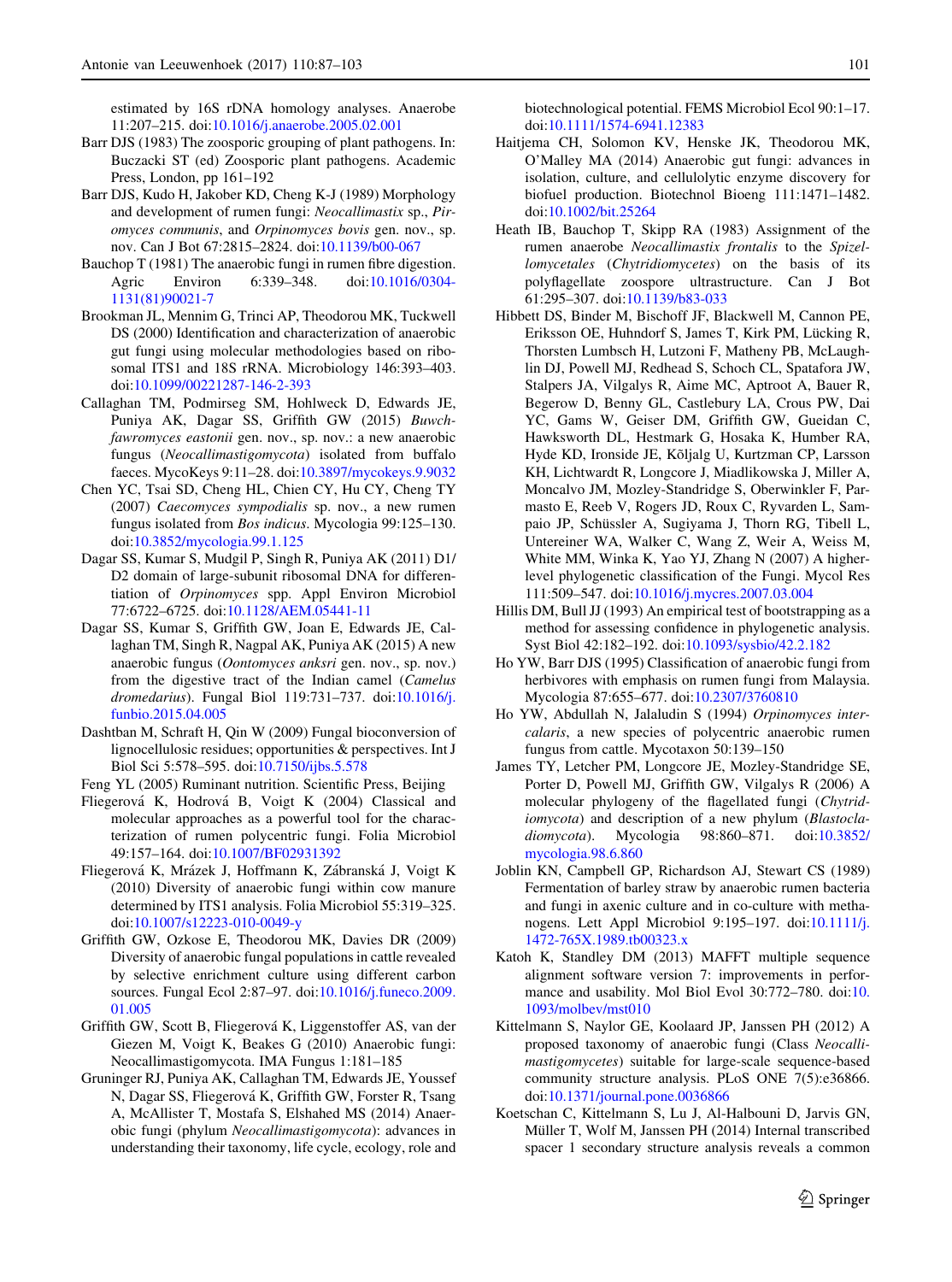<span id="page-15-0"></span>core throughout the anaerobic fungi (Neocallimastigomycota). PLoS ONE 9(3):e91928. doi[:10.1371/journal.pone.](http://dx.doi.org/10.1371/journal.pone.0091928) [0091928](http://dx.doi.org/10.1371/journal.pone.0091928)

- Leslie DM, Schaller GB (2009) Bos grunniens and Bos mutus (Artiodactyla: Bovidae). Mamm Spec 836:1–17. doi:[10.](http://dx.doi.org/10.1644/836.1) [1644/836.1](http://dx.doi.org/10.1644/836.1)
- Li J, Heath IB (1992) The phylogenetic relationships of the anaerobic chytridiomycetous gut fungi (Neocallimasticaceae) and the Chytridiomycota. I. Cladistic analysis of rRNA sequences. Can J Bot 70:1738–1746. doi[:10.1139/](http://dx.doi.org/10.1139/b92-215) [b92-215](http://dx.doi.org/10.1139/b92-215)
- Li J, Heath IB, Cheng K-J (1991) The development and zoospore ultrastructure of a polycentric chytridiomycete gut fungus, Orpinomyces joyonii comb. nov. Can J Bot 69:580–589. doi:[10.1139/b91-079](http://dx.doi.org/10.1139/b91-079)
- Li J, Heath IB, Packer L (1993) The phylogenetic relationships of the anaerobic chytridiomycetous gut fungi (Neocallimasticaceae) and the Chytridiomycota. II. Cladistic anal-<br>ysis of structural data and description of ysis of structural data and description of Neocallimasticales ord. nov. Can J Bot 71:393–407. doi[:10.1139/b93-044](http://dx.doi.org/10.1139/b93-044)
- Liggenstoffer AS, Youssef NH, Couger MB, Elshahed MS (2010) Phylogenetic diversity and community structure of anaerobic gut fungi (phylum Neocallimastigomycota) in ruminant and non-ruminant herbivores. ISME J 4:1–11. doi[:10.1038/ismej.2010.49](http://dx.doi.org/10.1038/ismej.2010.49)
- Munn EA, Orpin CG, Greenwood CA (1988) The ultrastructure and possible relationships of four obligate anaerobic chytridiomycete fungi from the rumen of sheep. Biosystems 21:67–82. doi:[10.1016/0303-2647\(88\)90051-2](http://dx.doi.org/10.1016/0303-2647(88)90051-2)
- Nicholson MJ, McSweeney CS, Mackie RI, Brookman JL, Theodorou MK (2010) Diversity of anaerobic gut fungal populations analysed using ribosomal ITS1 sequences in faeces of wild and domesticated herbivores. Anaerobe 16:66–73. doi:[10.1016/j.anaerobe.2009.05.003](http://dx.doi.org/10.1016/j.anaerobe.2009.05.003)
- Nylander JAA (2004) MrModeltest v. 2. Programme distributed by the author. Evolutionary Biology Centre, Uppsala University
- Orpin CG (1975) Studies on the rumen flagellate Neocallimastix frontalis. J Gen Microbiol 91:249–262. doi[:10.1099/](http://dx.doi.org/10.1099/00221287-91-2-249) [00221287-91-2-249](http://dx.doi.org/10.1099/00221287-91-2-249)
- Orpin CG, Munn EA (1986) Neocallimastix patriciarum sp. nov., a new member of the Neocallimasticaceae inhabiting the rumen of sheep. Trans Br Mycol Soc 86:178–181. doi[:10.1016/S0007-1536\(86\)80138-3](http://dx.doi.org/10.1016/S0007-1536(86)80138-3)
- Ozkose E, Thomas BJ, Davies DR, Griffith GW, Theodorou MK (2001) Cyllamyces aberensis gen. nov. sp. nov., a new anaerobic gut fungus with branched sporangiophores isolated from cattle. Can J Bot 79:666–673. doi:[10.1139/b01-](http://dx.doi.org/10.1139/b01-047) [047](http://dx.doi.org/10.1139/b01-047)
- O'Donnell K (1993) Fusarium and its near relatives. In: Reynolds R, Taylor JW (eds) The fungal holomorph: mitotic, meiotic and pleomorphic speciation in fungal systematics. CAB International, Wallingford, pp 225–233
- Rambaut A (2009) FigTree v. 1.3.1. Computer program and documentation distributed by the author at [http://tree.bio.](http://tree.bio.ed.ac.uk/software/) [ed.ac.uk/software/](http://tree.bio.ed.ac.uk/software/)
- Ronquist F, Huelsenbeck JP (2003) MrBayes 3: Bayesian phylogenetic inference under mixed models. Bioinformatics 19:1572–1574. doi[:10.1093/bioinformatics/btg180](http://dx.doi.org/10.1093/bioinformatics/btg180)
- Ronquist F, Teslenko M, van der Mark P, Ayres DL, Darling A, Höhna S, Larget B, Liu L, Suchard MA, Huelsenbeck JP (2012) MrBayes 3.2: Efficient Bayesian phylogenetic inference and model choice across a large model space. Syst Biol 61:539–542. doi[:10.1093/sysbio/sys029](http://dx.doi.org/10.1093/sysbio/sys029)
- Schoch CL, Seifert KA, Huhndorf S, Robert V, Spouge JL, Levesque CA, Chen W, Fungal Barcoding Consortium (2012) Nuclear ribosomal internal transcribed spacer (ITS) region as a universal DNA barcode marker for Fungi. Proc Natl Acad Sci USA 109:6241–6246. doi:[10.1073/pnas.](http://dx.doi.org/10.1073/pnas.1117018109) [1117018109](http://dx.doi.org/10.1073/pnas.1117018109)
- Sirohi SK, Choudhury PK, Dagar SS, Puniya AK, Singh D (2013a) Isolation, characterization and fibre degradation potential of anaerobic rumen fungi from cattle. Ann Microbiol 63:1187–1194. doi:[10.1007/s13213-012-0577-6](http://dx.doi.org/10.1007/s13213-012-0577-6)
- Sirohi SK, Choudhury PK, Puniya AK, Dheer Singh D, Dagar SS, Singh N (2013b) Ribosomal ITS1 sequence-based diversity analysis of anaerobic rumen fungi in cattle fed on high fiber diet. Ann Microbiol 63:1571–1577. doi[:10.1007/](http://dx.doi.org/10.1007/s13213-013-0620-2) [s13213-013-0620-2](http://dx.doi.org/10.1007/s13213-013-0620-2)
- Solomon KV, Haitjema CH, Henske JK, Gilmore SP, Borges-Rivera D, Lipzen A, Brewer HM, Purvine SO, Wright AT, Theodorou MK, Grigoriev IV, Regev A, Thompson DA, O'Malley MA (2016) Early-branching gut fungi possess a large, comprehensive array of biomass-degrading enzymes. Science 351:1192–1195. doi[:10.1126/science.](http://dx.doi.org/10.1126/science.aad1431) [aad1431](http://dx.doi.org/10.1126/science.aad1431)
- Stamatakis A (2006) RAxML-VI-HPC: maximum likelihoodbased phylogenetic analyses with thousands of taxa and mixed models. Bioinformatics 22:2688–2690. doi:[10.](http://dx.doi.org/10.1093/bioinformatics/btl446) [1093/bioinformatics/btl446](http://dx.doi.org/10.1093/bioinformatics/btl446)
- Swofford DL (2003) PAUP\*: phylogenetic analysis using parsimony (\*and other methods), version 4. Sinauer Associates, Sunderland
- Tamura K, Stecher G, Peterson D, Filipski A, Kumar S (2013) MEGA6: molecular evolutionary genetics analysis version 6.0. Mol Biol Evol 30:2725–2729. doi:[10.1093/molbev/](http://dx.doi.org/10.1093/molbev/mst197) [mst197](http://dx.doi.org/10.1093/molbev/mst197)
- Theodorou MK, Brookman J, Trinci APJ (2005) Anaerobic fungi. In: Makkar HPS, McSweeney CS (eds) Methods in gut microbial ecology for ruminants. Springer, Dordrecht, pp 55–66
- Trinci APJ, Davies DR, Gull K, Lawrence MI, Nielsen BB, Rickers A, Theodorou MK (1994) Anaerobic fungi in herbivorous animals. Mycol Res 98:129-152. doi[:10.1016/](http://dx.doi.org/10.1016/S0953-7562(09)80178-0) [S0953-7562\(09\)80178-0](http://dx.doi.org/10.1016/S0953-7562(09)80178-0)
- Webb J, Theodorou MK (1988) A rumen anaerobic fungus of the genus Neocallimastix: ultrastructure of the polyflagellate zoospore and young thallus. BioSystem 21:393–401
- Webb J, Theodorou MK (1991) Neocallimastix hurleyensis sp. nov., an anaerobic fungus from the ovine rumen. Can J Bot 69:1220–1224. doi:[10.1139/b91-156](http://dx.doi.org/10.1139/b91-156)
- Wei YQ, Yang HJ, Luan Y, Long RJ, Wu YJ, Wang ZY (2016) Isolation, identification and fibrolytic characteristics of rumen fungi grown with indigenous methanogen from yaks (Bos grunniens) grazing on the Qinghai-Tibetan Plateau. JAppl Microbiol 120:571–587. doi[:10.1111/jam.13035](http://dx.doi.org/10.1111/jam.13035)
- White TJ, Bruns T, Lee S, Taylor J (1990) Amplification and direct sequencing of fungal ribosomal RNA genes for phylogenetics. In: Innis MA, Gelfand DH, Sninsky JJ,